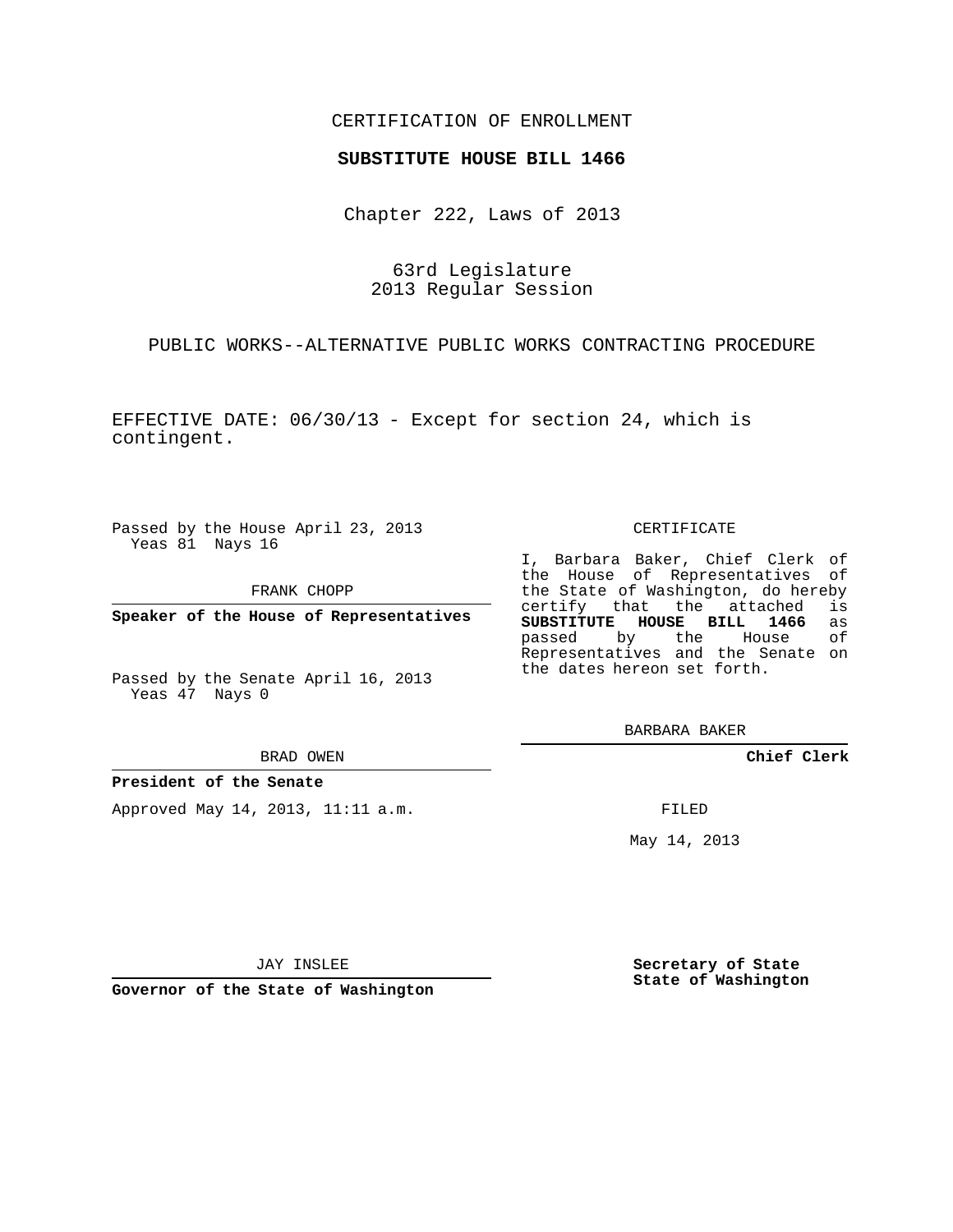# **SUBSTITUTE HOUSE BILL 1466** \_\_\_\_\_\_\_\_\_\_\_\_\_\_\_\_\_\_\_\_\_\_\_\_\_\_\_\_\_\_\_\_\_\_\_\_\_\_\_\_\_\_\_\_\_

\_\_\_\_\_\_\_\_\_\_\_\_\_\_\_\_\_\_\_\_\_\_\_\_\_\_\_\_\_\_\_\_\_\_\_\_\_\_\_\_\_\_\_\_\_

AS AMENDED BY THE SENATE

Passed Legislature - 2013 Regular Session

## **State of Washington 63rd Legislature 2013 Regular Session**

**By** House Capital Budget (originally sponsored by Representatives Haigh, Warnick, Dunshee, Fey, Kristiansen, and Reykdal)

READ FIRST TIME 03/01/13.

 AN ACT Relating to revisions to alternative public works contracting procedures; amending RCW 39.10.220, 39.10.230, 39.10.240, 39.10.250, 39.10.260, 39.10.270, 39.10.280, 39.10.300, 39.10.320, 39.10.330, 39.10.340, 39.10.360, 39.10.380, 39.10.385, 39.10.390, 39.10.400, 39.10.420, 39.10.440, 39.10.490, 43.131.407, and 43.131.408; reenacting and amending RCW 39.10.210; adding a new section to chapter 43.131 RCW; repealing RCW 39.10.500 and 39.10.510; providing an effective date; providing a contingent effective date; providing an expiration date; and declaring an emergency.

BE IT ENACTED BY THE LEGISLATURE OF THE STATE OF WASHINGTON:

 **Sec. 1.** RCW 39.10.210 and 2010 1st sp.s. c 36 s 6014 are each reenacted and amended to read as follows:

 Unless the context clearly requires otherwise, the definitions in this section apply throughout this chapter.

 (1) "Alternative public works contracting procedure" means the design-build, general contractor/construction manager, and job order contracting procedures authorized in RCW 39.10.300, 39.10.340, and 39.10.420, respectively.

(2) "Board" means the capital projects advisory review board.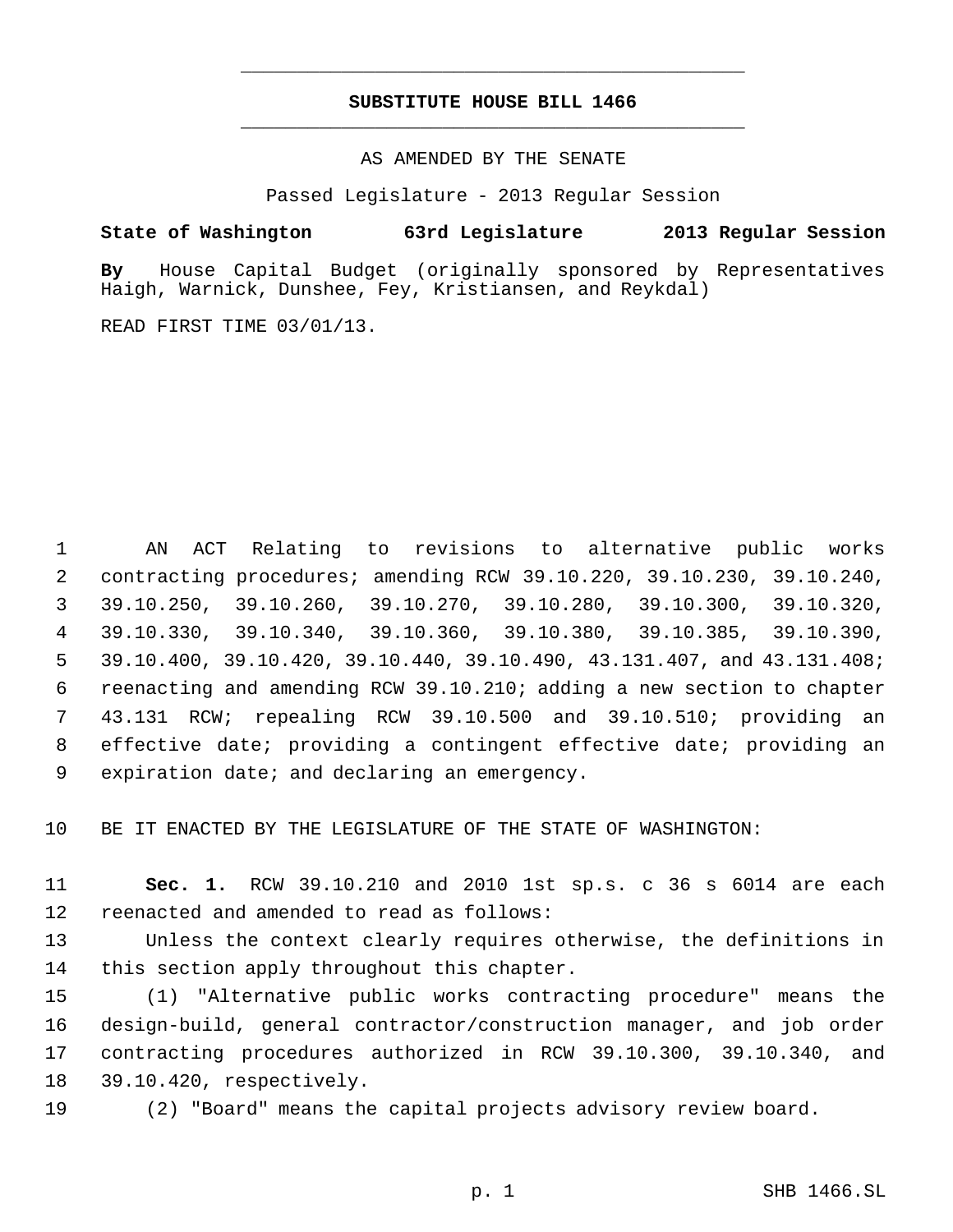(3) "Certified public body" means a public body certified to use design-build or general contractor/construction manager contracting procedures, or both, under RCW 39.10.270.

 (4) "Committee," unless otherwise noted, means the project review committee.

 (5) "Design-build procedure" means a contract between a public body and another party in which the party agrees to both design and build the facility, portion of the facility, or other item specified in the contract.

 (6) "Disadvantaged business enterprise" means any business entity certified with the office of minority and women's business enterprises under chapter 39.19 RCW.

 (7) "General contractor/construction manager" means a firm with 14 which a public body has selected ((and negotiated a maximum allowable 15 construction-cost)) to provide services during the design phase and negotiated a maximum allowable construction cost to act as construction manager and general contractor during the construction phase.

 $((+7+))$   $(8)$  "Job order contract" means a contract in which the contractor agrees to a fixed period, indefinite quantity delivery order contract which provides for the use of negotiated, definitive work orders for public works as defined in RCW 39.04.010.

22  $((+8))$  (9) "Job order contractor" means a registered or licensed contractor awarded a job order contract.

 $((+9))$   $(10)$  "Maximum allowable construction cost" means the maximum cost of the work to construct the project including a percentage for risk contingency, negotiated support services, and approved change orders.

 $((+10))$   $(11)$  "Negotiated support services" means items a general contractor would normally manage or perform on a construction project including, but not limited to surveying, hoisting, safety enforcement, provision of toilet facilities, temporary heat, cleanup, and trash 32 removal, and that are negotiated as part of the maximum allowable construction cost.

34  $((+1)^{n})$   $(12)$  "Percent fee" means the percentage amount to be earned by the general contractor/construction manager as overhead and profit.

 ( $(\overline{+12})$ )  $(13)$  "Public body" means any general or special purpose government in the state of Washington, including but not limited to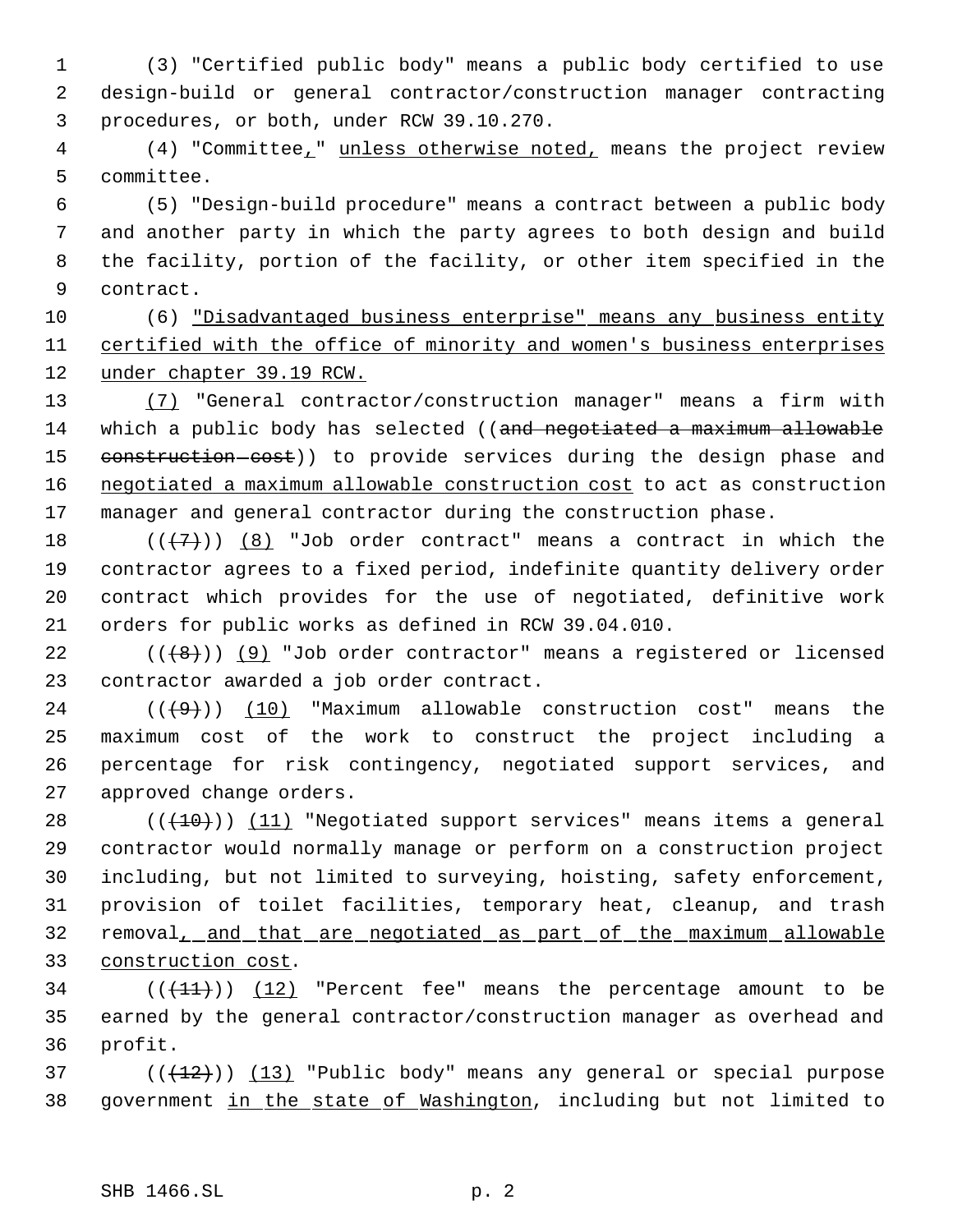state agencies, institutions of higher education, counties, cities, 2 towns, ports, school districts, and special purpose districts( $(\tau$ 3 provided that for the 2009-2011 fiscal biennium, the definition of public body for this chapter does not include public bodies funded in section 1012, chapter 36, Laws of 2010 1st sp. sess. if alternative 6 requirements  $-$  or  $-$  procedures  $-$  of  $-$  federal  $-$  law  $-$  or  $-$  regulations  $-$  are 7 authorized)).

8  $((+13))$   $(14)$  "Public works project" means any work for a public body within the definition of "public work" in RCW 39.04.010.

10 (( $(14)$ )) (15) "Small business entity" means a small business as defined in RCW 39.26.010.

 (16) "Total contract cost" means the fixed amount for the detailed specified general conditions work, the negotiated maximum allowable construction cost, and the percent fee on the negotiated maximum allowable construction cost.

 $((+15))$   $(17)$  "Total project cost" means the cost of the project less financing and land acquisition costs.

 $((+16))$   $(18)$  "Unit price book" means a book containing specific prices, based on generally accepted industry standards and information, where available, for various items of work to be performed by the job order contractor. The prices may include: All the costs of materials; labor; equipment; overhead, including bonding costs; and profit for performing the items of work. The unit prices for labor must be at the rates in effect at the time the individual work order is issued.

25  $((+17))$   $(19)$  "Work order" means an order issued for a definite scope of work to be performed pursuant to a job order contract.

 **Sec. 2.** RCW 39.10.220 and 2007 c 494 s 102 are each amended to read as follows:

29 (1) The board is created in the department of ((general administration)) enterprise services to provide an evaluation of public capital projects construction processes, including the impact of contracting methods on project outcomes, and to advise the legislature on policies related to public works delivery methods.

(2) Members of the board are appointed as follows:

 (a) ((The board shall consist of the following members appointed by 36 the governor:)) Two representatives from construction general contracting; one representative from the architectural profession; one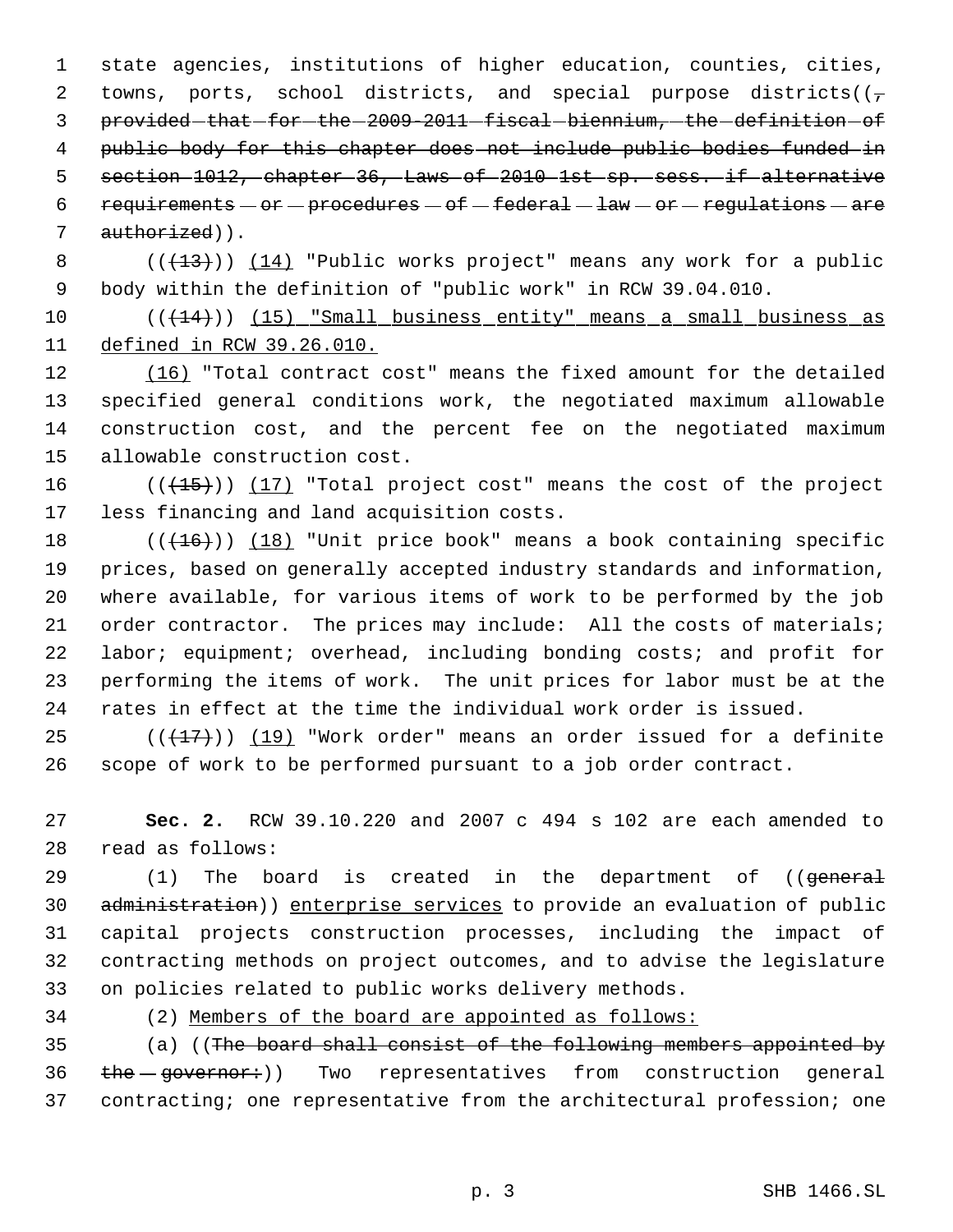1 representative from the engineering profession; two representatives 2 from construction specialty subcontracting; two representatives from 3 construction trades labor organizations; one representative from the 4 office of minority and women's business enterprises; one representative 5 from a higher education institution; one representative from the 6 department of ((general-administration)) enterprise services; one 7 individual representing Washington cities; two representatives from 8 private industry; and one representative of a domestic insurer 9 authorized to write surety bonds for contractors in Washington state, 10 each appointed by the governor. All appointed members must be 11 knowledgeable about public works contracting procedures. If a vacancy 12 occurs, the governor shall fill the vacancy for the unexpired term;

13 (b) ((Three members shall be positions representing different local 14 public owners, selected by the association of Washington cities,)) One 15 member representing counties, selected by the Washington state 16 association of counties((, and the Washington public ports association, 17 respectively.));

18 (c) ((One member shall be a representative from the public hospital 19 districts, selected by the association of Washington public hospital 20 districts.

21 (d)) One member representing public ports, selected by the 22 Washington public ports association;

23 (d) One member representing public hospital districts, selected by 24 the association of Washington public hospital districts;

25 (e) One member ((shall-be-a-representative-from)) representing 26 school districts, selected by the Washington state school directors' 27 association( $(-)$ ) *i* and

28 ( $(\text{e})$ -The-board-shall-include)) (f) Two members of the house of representatives, one from each major caucus, appointed by the speaker of the house of representatives, and two members of the senate, one from each major caucus, appointed by the president of the senate. Legislative members are nonvoting.

33 (3) Members selected under subsection (2)(a) of this section shall 34 serve for terms of four years, with the terms expiring on June 30th on 35 the fourth year of the term.

36 (4) The board chair is selected from among the appointed members by 37 the majority vote of the voting members.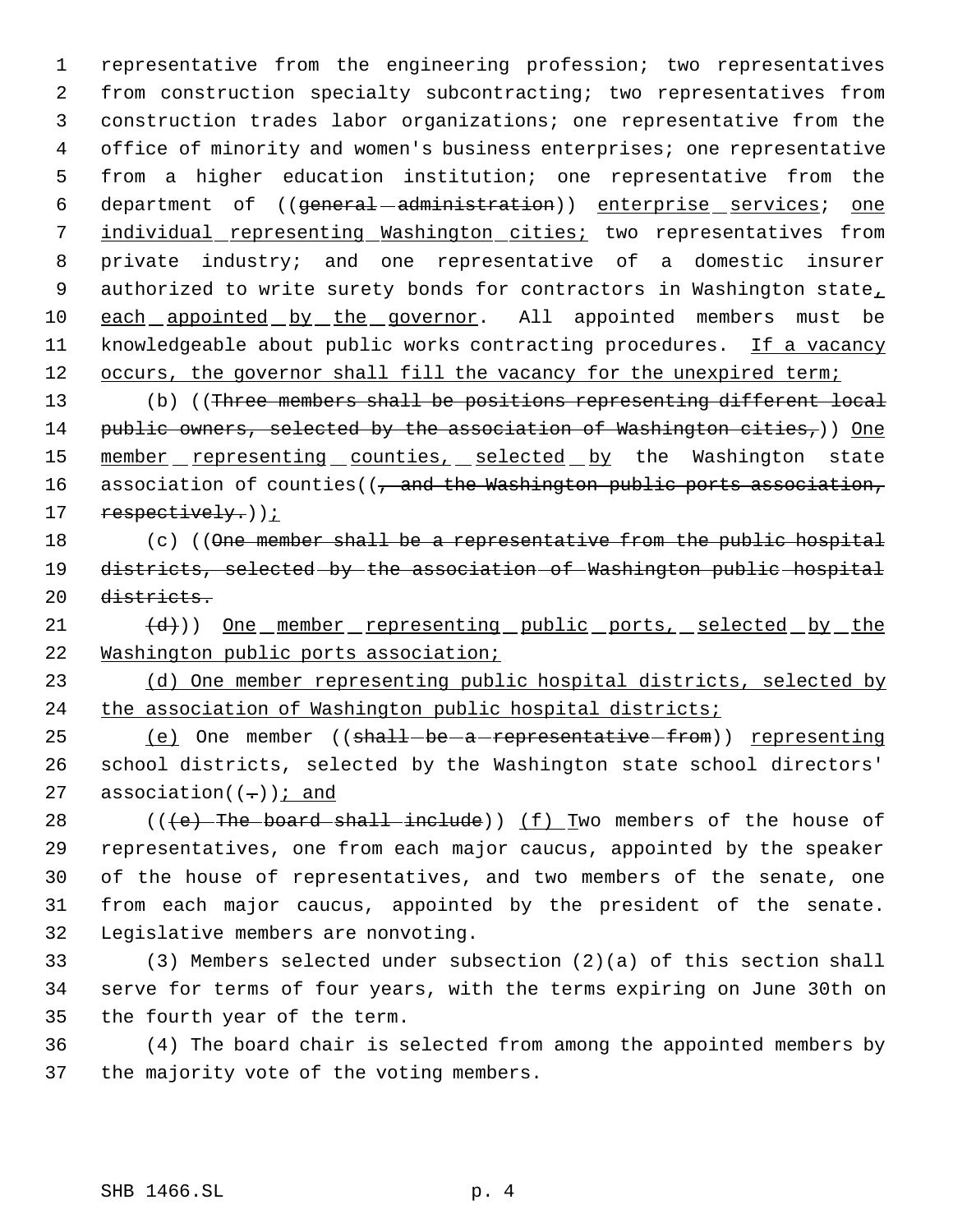(5) Legislative members of the board shall be reimbursed for travel expenses in accordance with RCW 44.04.120. Nonlegislative members of 3 the board, project review committee members, and ((subcommittee)) 4 committee chairs shall be reimbursed for travel expenses as provided in RCW 43.03.050 and 43.03.060.

 (6) ((If a vacancy occurs of the appointive members of the board, the governor shall fill the vacancy for the unexpired term.)) Vacancies 8 are filled in the same manner as appointed. Members of the board may be removed for malfeasance or misfeasance in office, upon specific written charges by the governor, under chapter 34.05 RCW.

(7) The board shall meet as often as necessary.

 (8) Board members are expected to consistently attend board meetings. The chair of the board may ask the governor to remove any member who misses more than two meetings in any calendar year without cause.

16 (9) The department of ((general - administration)) enterprise 17 services shall provide staff support as may be required for the proper discharge of the function of the board.

19 (10) The board may establish ((subcommittees)) committees as it desires and may invite nonmembers of the board to serve as committee members.

 (11) The board shall encourage participation from persons and entities not represented on the board.

 **Sec. 3.** RCW 39.10.230 and 2010 1st sp.s. c 21 s 3 are each amended to read as follows:

The board has the following powers and duties:

 (1) Develop and recommend to the legislature policies to further enhance the quality, efficiency, and accountability of capital construction projects through the use of traditional and alternative delivery methods in Washington, and make recommendations regarding expansion, continuation, elimination, or modification of the 32 alternative public works contracting methods;

 (2) Evaluate the use of existing contracting procedures and the potential future use of other alternative contracting procedures including competitive negotiation contracts;

(3) Submit recommendations to the appropriate committees of the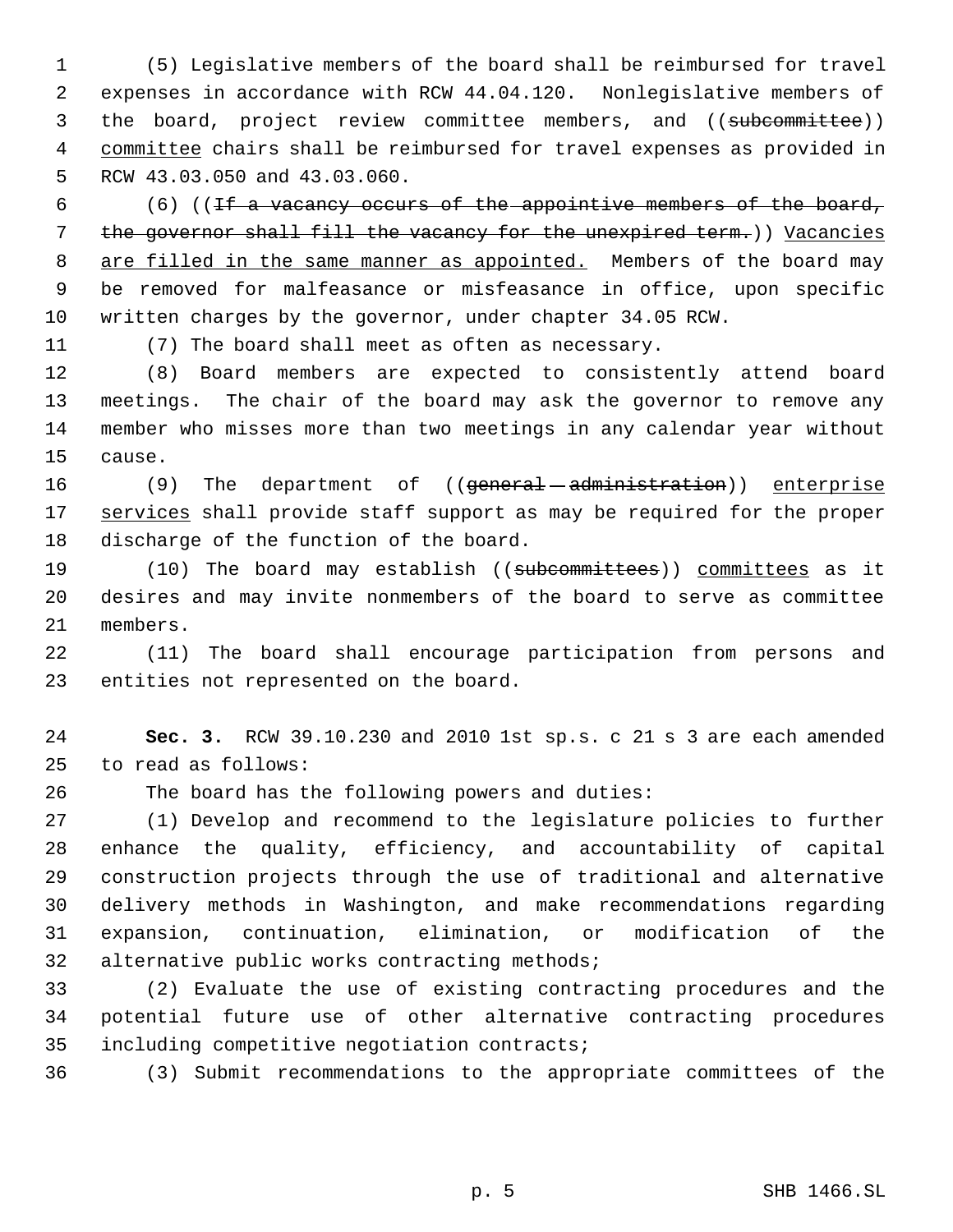legislature evaluating alternative contracting procedures that are not 2 authorized under this chapter;

3 (4) Appoint members of ((the)) committees; and

 (5) Develop and administer questionnaires designed to provide quantitative and qualitative data on alternative public works contracting procedures on which evaluations are based.

 The capital projects advisory review board is directed to review 8 current statutes regarding life-cycle cost analysis and energy efficiency as related to the design-build procurement method performed 10 under chapter 39.10 RCW. Capital projects advisory review board shall 11 report to the appropriate committees of the legislature by December 31, 12 2013, with recommendations for statutory changes that promote energy 13 efficiency and reduce the total cost to construct, operate and maintain public buildings. Recommendation must include provisions for 15 postoccupancy validation of estimated energy efficiency measures, and 16 operating and maintenance cost estimates. Life-cycle estimates of 17 energy use must include estimates of energy consumptions for materials used in construction.

 **Sec. 4.** RCW 39.10.240 and 2007 c 494 s 104 are each amended to read as follows:

 (1) The board shall establish a project review committee to review and approve public works projects using the design-build and general contractor/construction manager contracting procedures authorized in RCW 39.10.300 and 39.10.340 and to certify public bodies as provided in RCW 39.10.270.

 (2) The board shall, by a majority vote of the board, appoint persons to the committee who are knowledgeable in the use of the design-build and general contractor/construction manager contracting procedures. Appointments must represent a balance among the industries and public owners on the board listed in RCW 39.10.220.

 (a) ((When making initial appointments to the committee, the board shall consider for appointment former members of the school district project review board and the public hospital district project review board.

 $(b+)$ ) Each member of the committee shall be appointed for a term of three years. However, for initial appointments, the board shall stagger the appointment of committee members so that the first members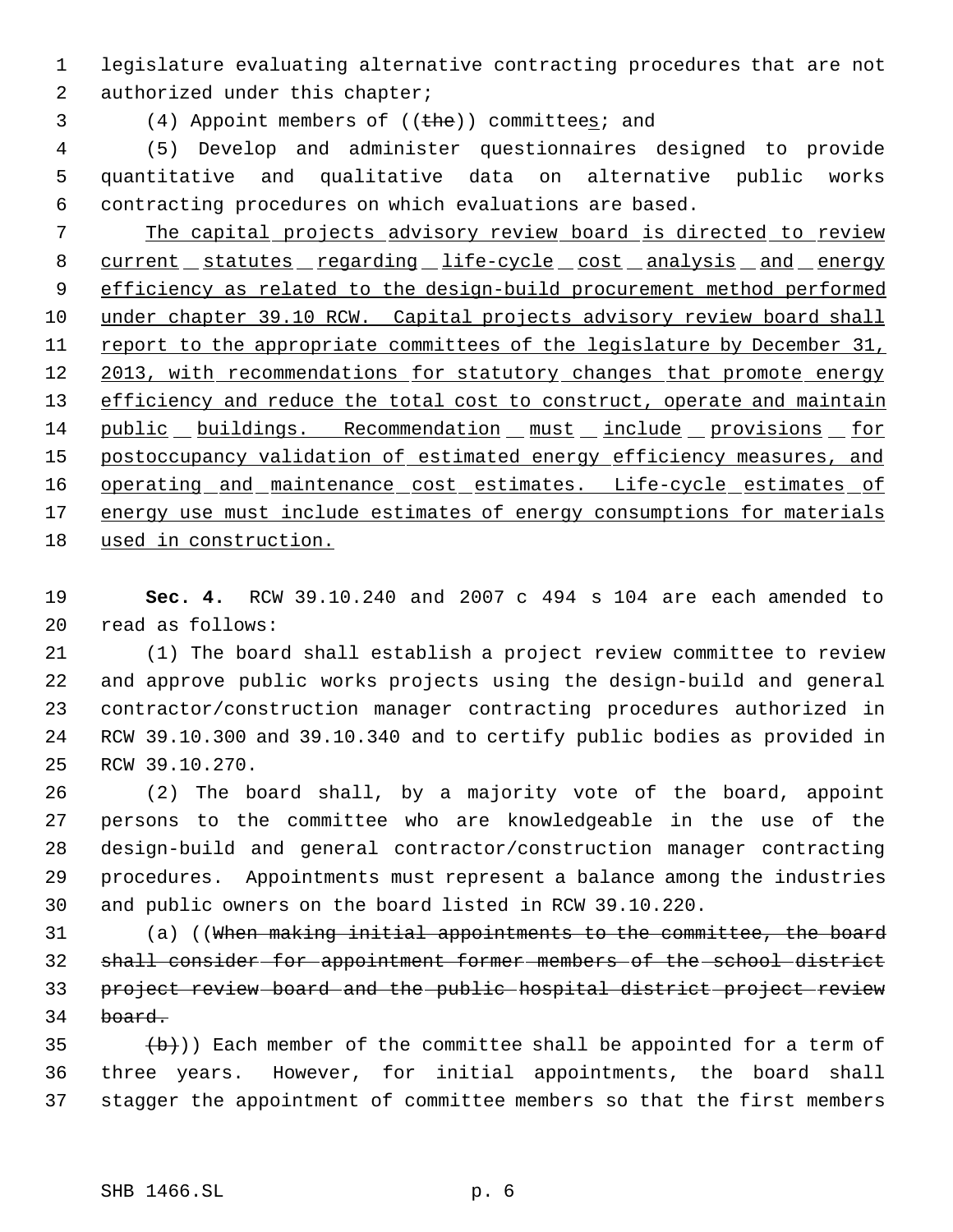are appointed to serve terms of one, two, or three years from the date of appointment. Appointees may be reappointed to serve more than one term.

 (( $\left(\frac{1}{e}\right)$ ) (b) The committee shall, by a majority vote, elect a chair and vice chair for the committee.

6 ( $(\overline{\{d\}})$ ) (c) The committee chair may select a person or persons on a temporary basis as a nonvoting member if project specific expertise is needed to assist in a review.

 (3) The chair of the committee, in consultation with the vice chair, may appoint one or more panels of at least six committee members to carry out the duties of the committee. Each panel shall have balanced representation of the private and public sector representatives serving on the committee.

 (4) Any member of the committee directly or indirectly affiliated with a submittal before the committee must recuse himself or herself from the committee consideration of that submittal.

 (5) Any person who sits on the committee or panel is not precluded from subsequently bidding on or participating in projects that have been reviewed by the committee.

 (6) The committee shall meet as often as necessary to ensure that certification and approvals are completed in a timely manner.

 **Sec. 5.** RCW 39.10.250 and 2009 c 75 s 2 are each amended to read as follows:

The committee shall:

25 (1) Certify, or ((recertify)) renew certification for, public 26 bodies ((for a period of three years)) to use ((the)) design-build or 27 general contractor/construction manager contracting procedures, or 28 both( $\sqrt{7}$  contracting procedures for projects with a total project cost 29 of ten million dollars or more));

 (2) Review and approve the use of the design-build or general contractor/construction manager contracting procedures on a project by project basis for public bodies that are not certified under RCW 39.10.270;

34 (3) ((Review  $-\text{ and }-\text{ approve}-\text{ the }-\text{ use}-\text{ of}-\text{ the}-\text{ general}$ 35 contractor/construction-manager-contracting-procedure-by-certified public bodies for projects with a total project cost under ten million 37 <del>dollars;</del>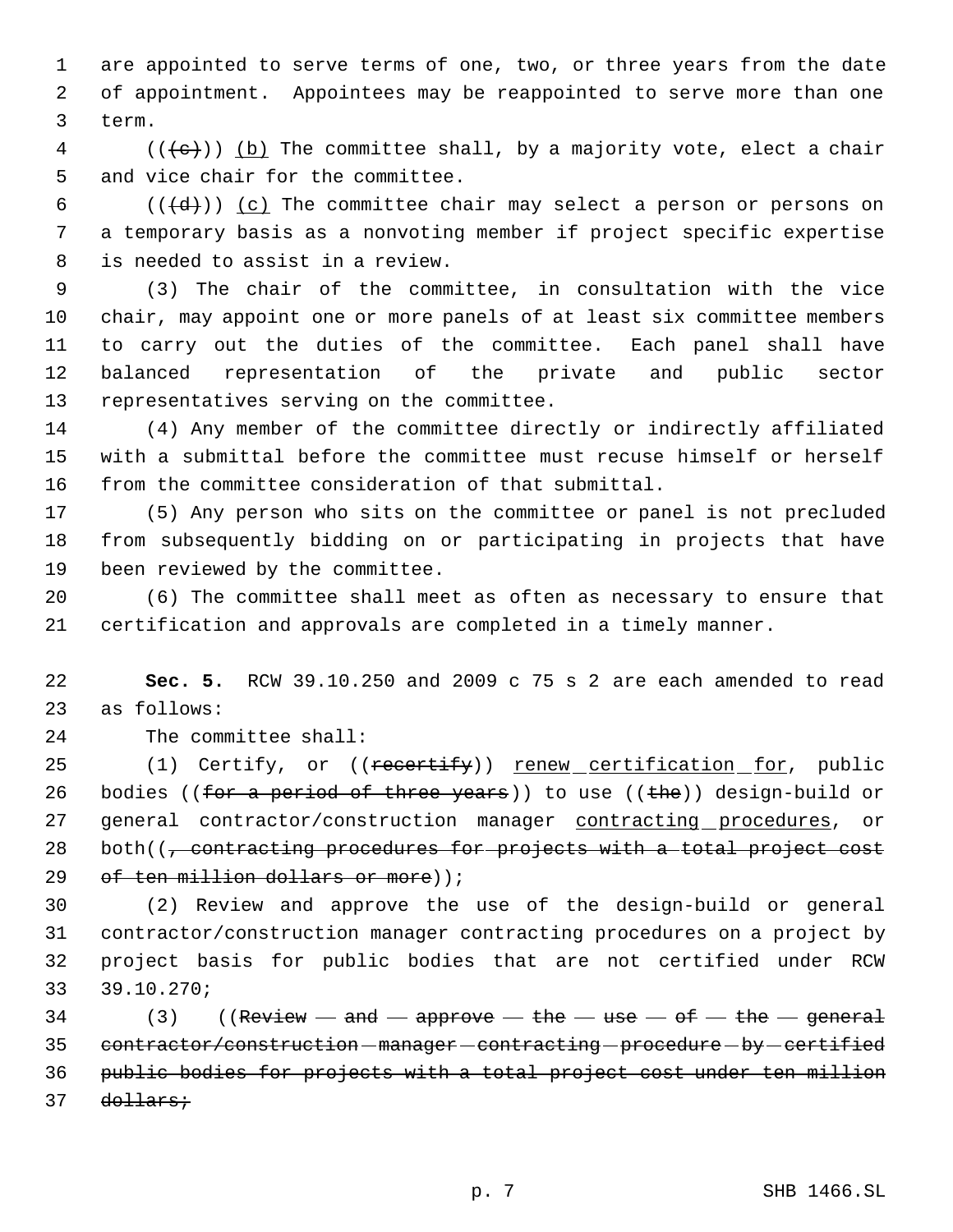$(4)$ )) Review and approve not more than ((ten)) fifteen projects 2 using the design-build contracting procedure by ((certified and)) noncertified public bodies for projects that have a total project cost between two million and ten million dollars. Projects must meet the criteria in RCW 39.10.300(1). Where possible, the committee shall 6 approve projects among multiple public bodies. ((In-June-2010)) At least annually, the committee shall report to the board regarding the committee's review procedure of these projects and its recommendations for further use; and

10  $((+5))$   $(4)$  Review and approve not more than two design-build demonstration projects that include procurement of operations and maintenance services for a period longer than three years.

 **Sec. 6.** RCW 39.10.260 and 2007 c 494 s 106 are each amended to read as follows:

 (1) The committee shall hold regular public meetings to carry out its duties as described in RCW 39.10.250. Committee meetings are subject to chapter 42.30 RCW.

 (2) The committee shall publish notice of its public meetings at least twenty days before the meeting in a legal newspaper circulated in the area where the public body seeking certification is located, or where each of the proposed projects under consideration will be constructed. All meeting notices must be posted on the committee's web site.

 (3) The meeting notice must identify the public body that is seeking certification or project approval, and where applicable, a description of projects to be considered at the meeting. The notice must indicate when, where, and how the public may present comments regarding the committee's certification of a public body or approval of a project. Information submitted by a public body to be reviewed at the meeting shall be available on the committee's web site at the time the notice is published.

 (4) The committee must allow for public comment on the appropriateness of certification of a public body or on the appropriateness of the use of the proposed contracting procedure and the qualifications of a public body to use the contracting procedure. The committee shall receive and record both written and oral comments 37 at the public ((hearing)) meeting.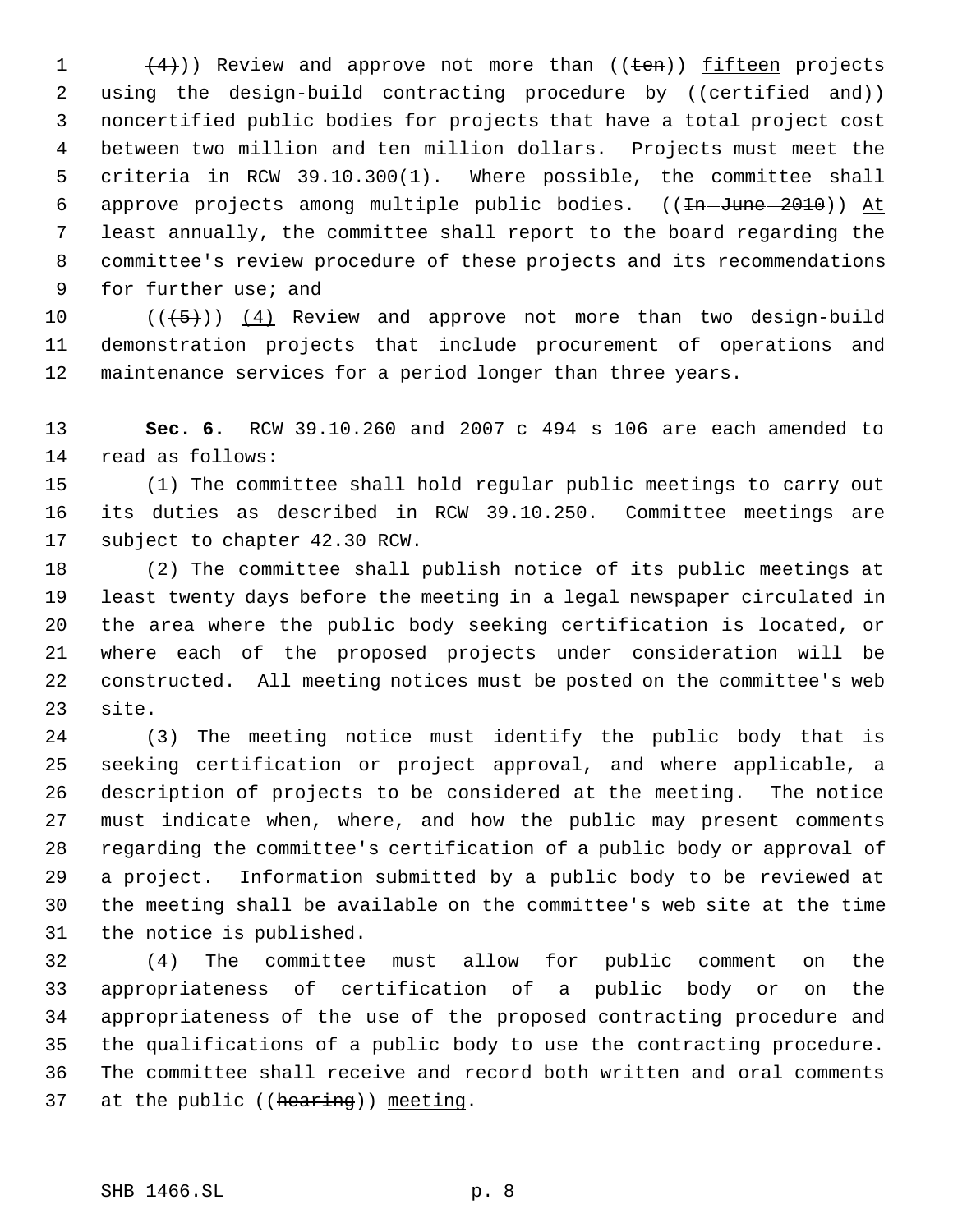**Sec. 7.** RCW 39.10.270 and 2009 c 75 s 3 are each amended to read as follows:

 (1) A public body may apply for certification to use the design- build or general contractor/construction manager contracting procedure, or both. Once certified, a public body may use the contracting procedure for which it is certified on individual projects ((with a total project cost over ten million dollars)) without seeking committee 8 approval((. The certification period is)) for a period of three years. Public bodies certified to use the design-build procedure are limited to no more than five projects with a total project cost between two and 11 ten million dollars during the certification period. A public body seeking certification must submit to the committee an application in a format and manner as prescribed by the committee. The application must include a description of the public body's qualifications, its capital plan during the certification period, and its intended use of alternative contracting procedures.

 (2) A public body seeking certification for the design-build procedure must demonstrate successful management of at least one design-build project within the previous five years. A public body seeking certification for the general contractor/construction manager procedure must demonstrate successful management of at least one general contractor/construction manager project within the previous five years.

 (3) To certify a public body, the committee shall determine that the public body:

 (a) Has the necessary experience and qualifications to determine which projects are appropriate for using alternative contracting procedures;

 (b) Has the necessary experience and qualifications to carry out the alternative contracting procedure including, but not limited to: (i) Project delivery knowledge and experience; (ii) personnel with appropriate construction experience; (iii) a management plan and rationale for its alternative public works projects; (iv) demonstrated success in managing public works projects; (v) the ability to properly manage its capital facilities plan including, but not limited to, appropriate project planning and budgeting experience; and (vi) the 37 ability to meet requirements of this chapter; and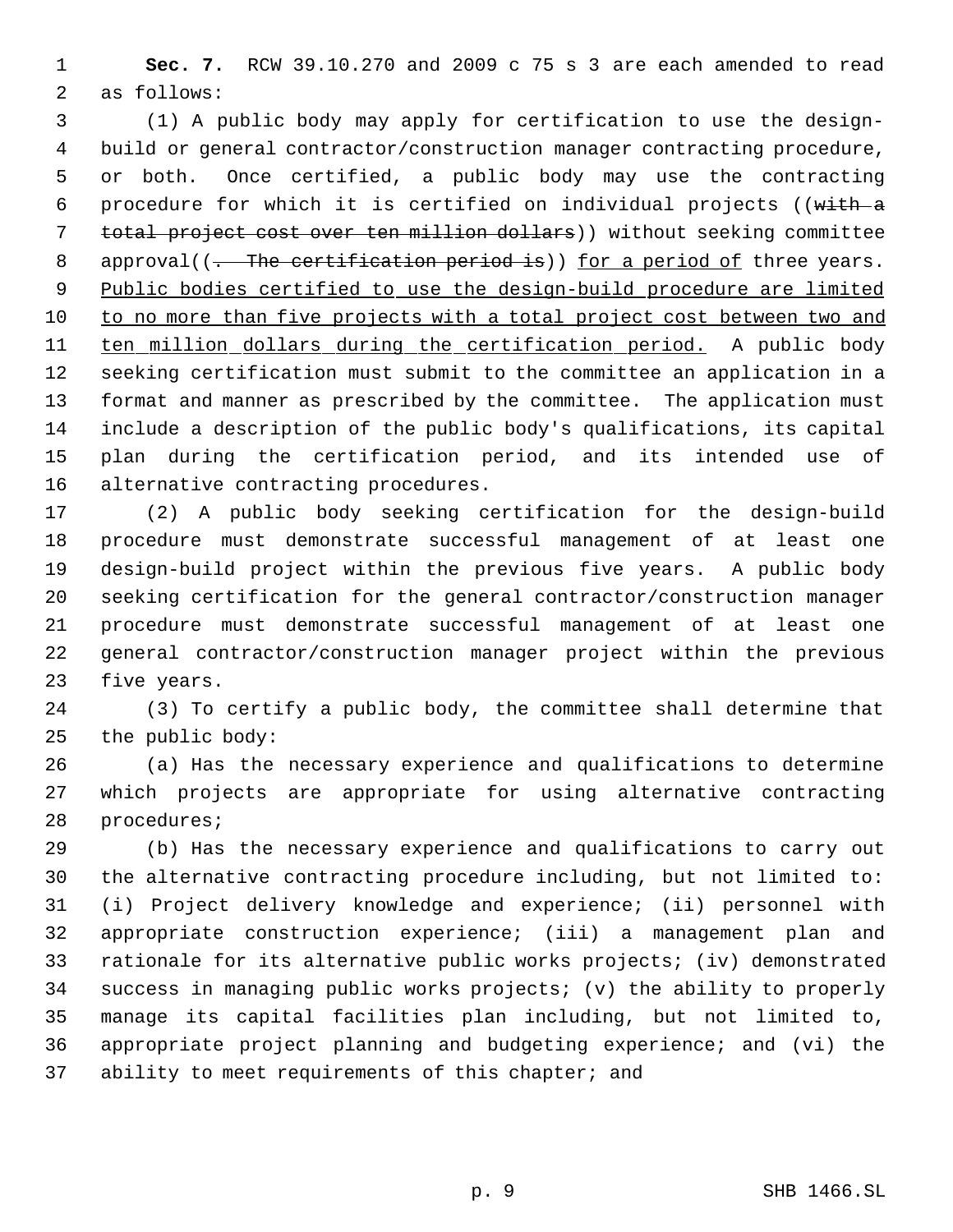(c) Has resolved any audit findings on previous public works projects in a manner satisfactory to the committee.

 (4) The committee shall, if practicable, make its determination at the public meeting during which an application for certification is reviewed. Public comments must be considered before a determination is made. Within ten business days of the public meeting, the committee shall provide a written determination to the public body, and make its determination available to the public on the committee's web site.

 (5) The committee may revoke any public body's certification upon a finding, after a public hearing, that its use of design-build or general contractor/construction manager contracting procedures no longer serves the public interest.

 (6) The committee may renew the certification of a public body for 14 ((one)) additional three-year periods. The public body must submit an application for recertification at least three months before the initial certification expires. The application shall include updated 17 information on the public body's ((capital-plan-for-the-next-three 18 years, its intended use of the procedures) experience and current 19 staffing with the procedure it is applying to renew, and any other 20 information requested in advance by the committee. The committee must review the application for recertification at a meeting held before expiration of the applicant's initial certification period. A public body must reapply for certification under the process described in subsection (1) of this section once the period of recertification expires.

 (7) Certified public bodies must submit project data information as required in RCW 39.10.320 and 39.10.350.

 **Sec. 8.** RCW 39.10.280 and 2007 c 494 s 108 are each amended to read as follows:

 (1) A public body not certified under RCW 39.10.270 must apply for approval from the committee to use the design-build or general contractor/construction manager contracting procedure on a project. A public body seeking approval must submit to the committee an application in a format and manner as prescribed by the committee. The application must include a description of the public body's qualifications, a description of the project, and its intended use of alternative contracting procedures.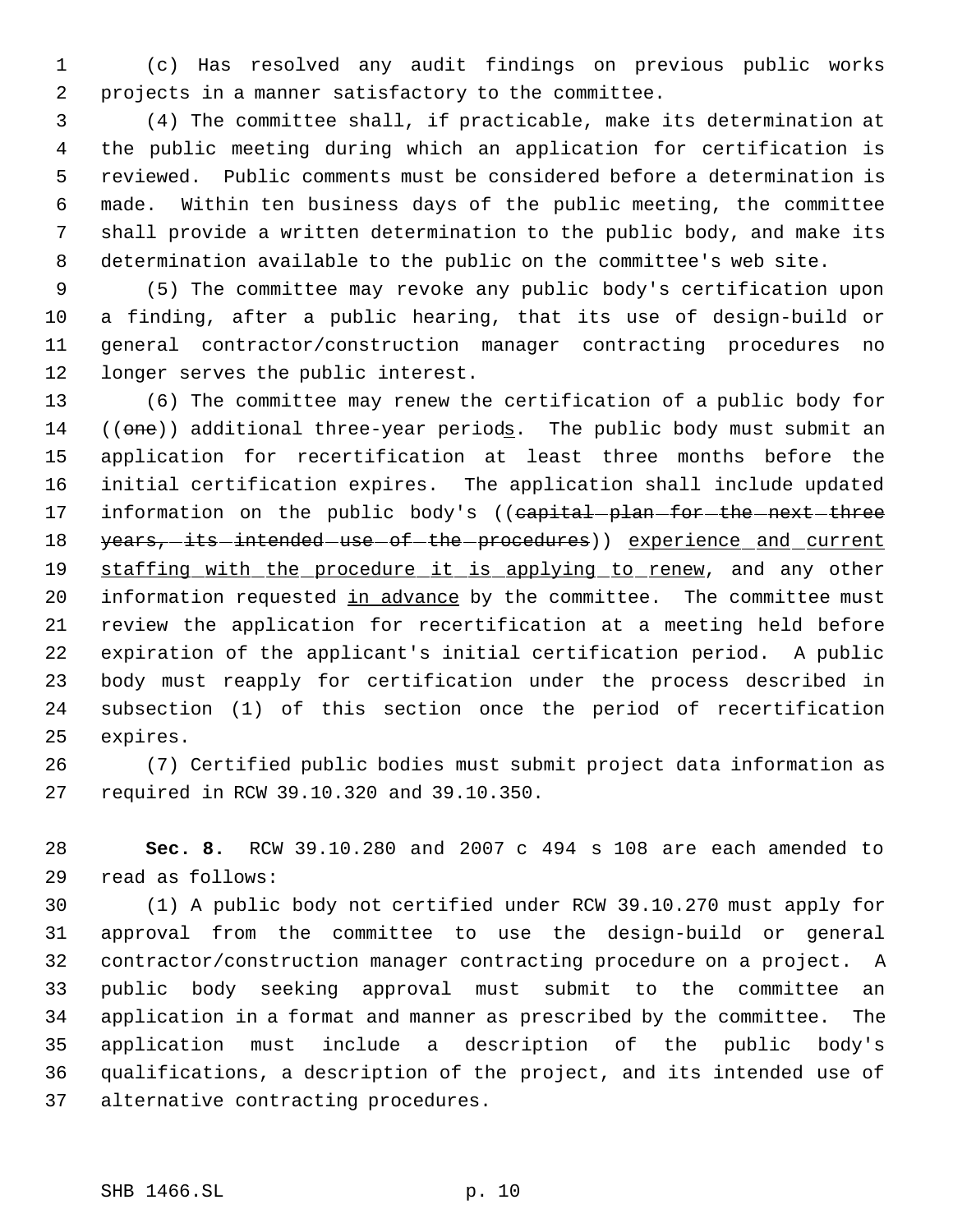(2) To approve a proposed project, the committee shall determine that:

 (a) The alternative contracting procedure will provide a substantial fiscal benefit or the use of the traditional method of awarding contracts in lump sum to the low responsive bidder is not practical for meeting desired quality standards or delivery schedules;

 (b) The proposed project meets the requirements for using the alternative contracting procedure as described in RCW 39.10.300 or 39.10.340;

 (c) The public body has the necessary experience or qualified team to carry out the alternative contracting procedure including, but not limited to: (i) Project delivery knowledge and experience; (ii) sufficient personnel with construction experience to administer the contract; (iii) a written management plan that shows clear and logical lines of authority; (iv) the necessary and appropriate funding and time to properly manage the job and complete the project; (v) continuity of project management team, including personnel with experience managing projects of similar scope and size to the project being proposed; and (vi) necessary and appropriate construction budget;

20 (d) For design-build projects, ((construction)) public body 21 personnel ((independent of the design-build team)) or consultants are knowledgeable in the design-build process and are able to oversee and 23 administer the contract; and

 (e) The public body has resolved any audit findings related to previous public works projects in a manner satisfactory to the committee.

 (3) The committee shall, if practicable, make its determination at the public meeting during which a submittal is reviewed. Public comments must be considered before a determination is made.

 (4) Within ten business days after the public meeting, the committee shall provide a written determination to the public body, and make its determination available to the public on the committee's web site. If the committee fails to make a written determination within ten business days of the public meeting, the request of the public body to use the alternative contracting procedure on the requested project shall be deemed approved.

(5) ((The requirements of subsection (1) of this section also apply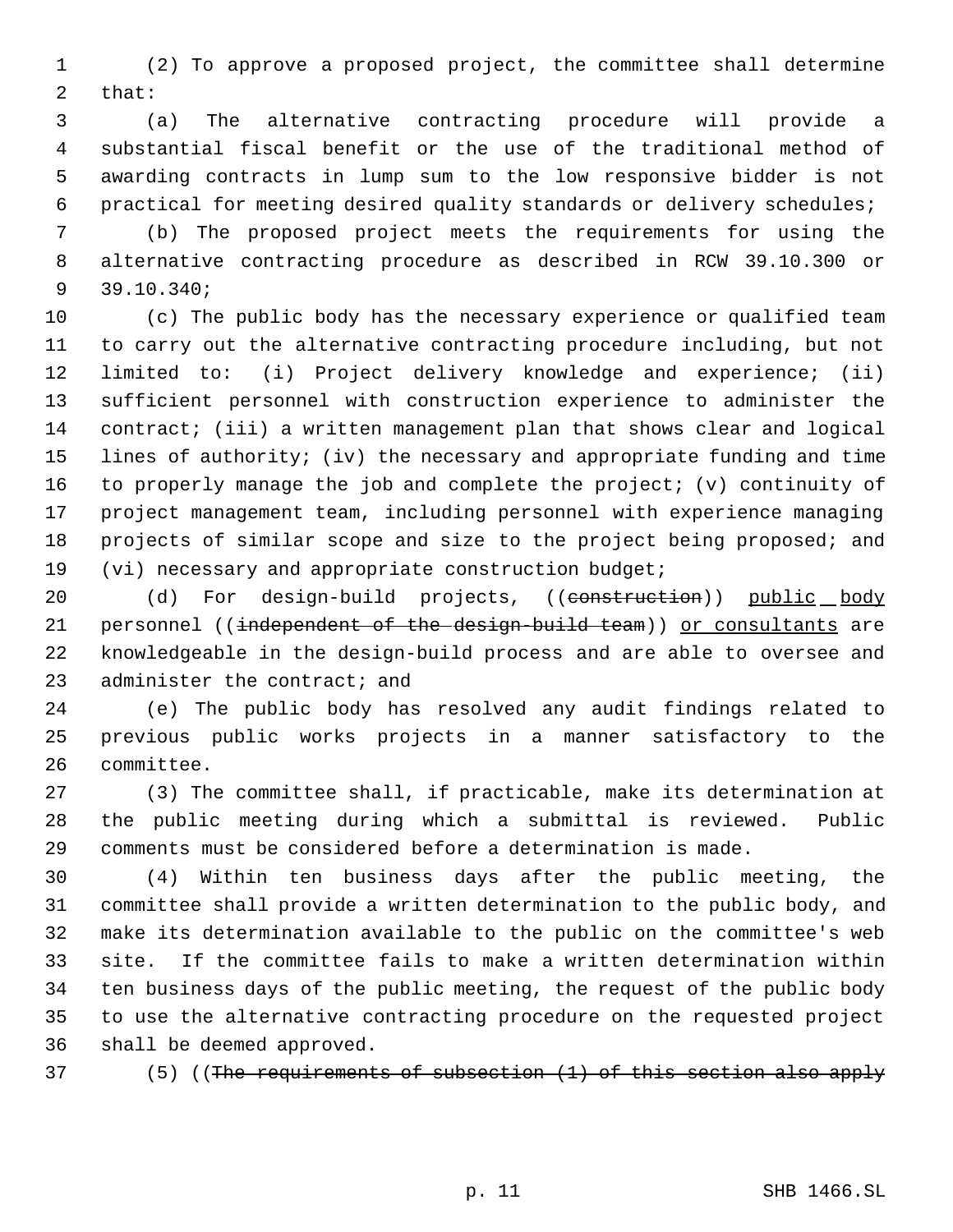1 to  $-$  certified  $-$  public  $-$  bodies  $-$  seeking  $-$  to  $-$  use  $-$  the  $-$  general contractor/construction manager contracting procedure on projects with a total project cost of less than ten million dollars.

 $(4 \t+6)$ ) Failure of the committee to meet within sixty calendar days of a public body's application to use an alternative contracting procedure on a project shall be deemed an approval of the application.

 **Sec. 9.** RCW 39.10.300 and 2009 c 75 s 4 are each amended to read as follows:

9 (1) Subject to the ((process)) requirements in RCW 39.10.250, 39.10.270, or 39.10.280, public bodies may utilize the design-build procedure for public works projects in which the total project cost is over ten million dollars and where:

13 (a) The ((design-and-construction-activities, technologies, or 14 schedule to be used are highly specialized and a design-build approach 15 is critical in developing the construction methodology or implementing 16 the - proposed - technology)) construction activities are highly specialized and a design-build approach is critical in developing the construction methodology; or

19 (b) The ((project -design -is -repetitive -in -nature -and -is -an incidental part of the installation or construction)) projects selected provide opportunity for greater innovation or efficiencies between the designer and the builder; or

23 (c) ((Regular interaction with and feedback from facilities users and operators during design is not critical to an effective facility 25 design.)) Significant savings in project delivery time would be realized.

 (2) Subject to the process in RCW 39.10.270 or 39.10.280, public bodies may use the design-build procedure for parking garages, regardless of cost.

 (3) The design-build procedure may be used for the construction or erection of portable facilities as defined in WAC 392-343-018, 32 preengineered metal buildings, or not more than ten prefabricated modular buildings per installation site, regardless of cost and is not subject to approval by the committee.

 (4) Except for utility projects and approved demonstration projects, the design-build procedure may not be used to procure operations and maintenance services for a period longer than three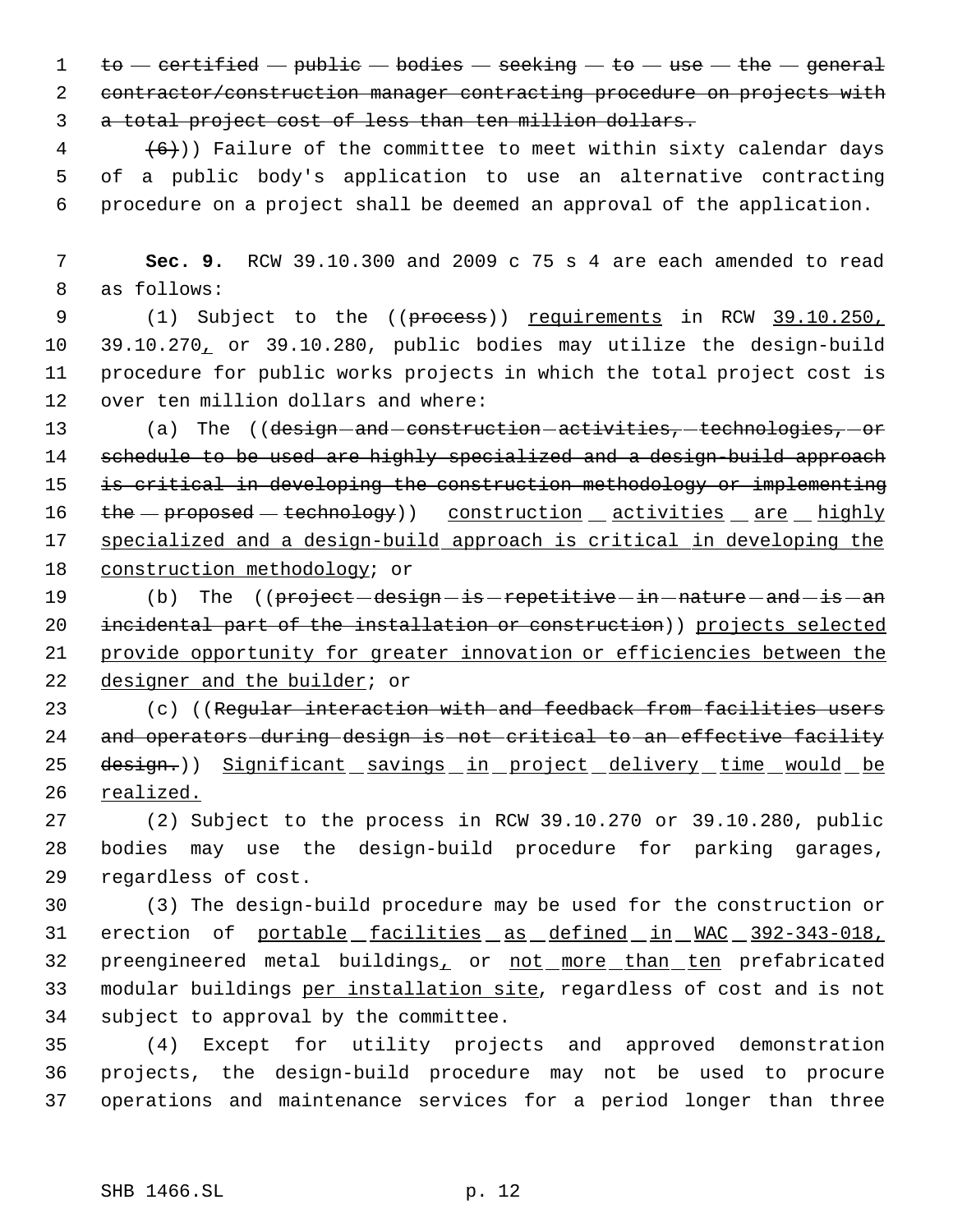years. State agency projects that propose to use the design-build- operate-maintain procedure shall submit cost estimates for the construction portion of the project consistent with the office of financial management's capital budget requirements. Operations and maintenance costs must be shown separately and must not be included as part of the capital budget request.

 (5) Subject to the process in RCW 39.10.280, public bodies may use the design-build procedure for public works projects in which the total project cost is between two million and ten million dollars and that meet one of the criteria in subsection (1)(a), (b), or (c) of this section.

 (6) Subject to the process in RCW 39.10.280, a public body may seek committee approval for a design-build demonstration project that includes procurement of operations and maintenance services for a period longer than three years.

 **Sec. 10.** RCW 39.10.320 and 2007 c 494 s 203 are each amended to read as follows:

 (1) A public body utilizing the design-build contracting procedure 19 shall provide  $((for))$ :

 (a) Reasonable budget contingencies totaling not less than five percent of the anticipated contract value;

22 (b) ((Employment of)) Staff or consultants with expertise and prior 23 experience in the management of comparable projects;

 (c) Contract documents that include alternative dispute resolution procedures to be attempted prior to the initiation of litigation;

 (d) Submission of project information, as required by the board; and

 (e) Contract documents that require the contractor, subcontractors, and designers to submit project information required by the board.

 (2) A public body utilizing the design-build contracting procedure may provide incentive payments to contractors for early completion, cost savings, or other goals if such payments are identified in the request for proposals.

 **Sec. 11.** RCW 39.10.330 and 2009 c 75 s 5 are each amended to read as follows:

(1) Contracts for design-build services shall be awarded through a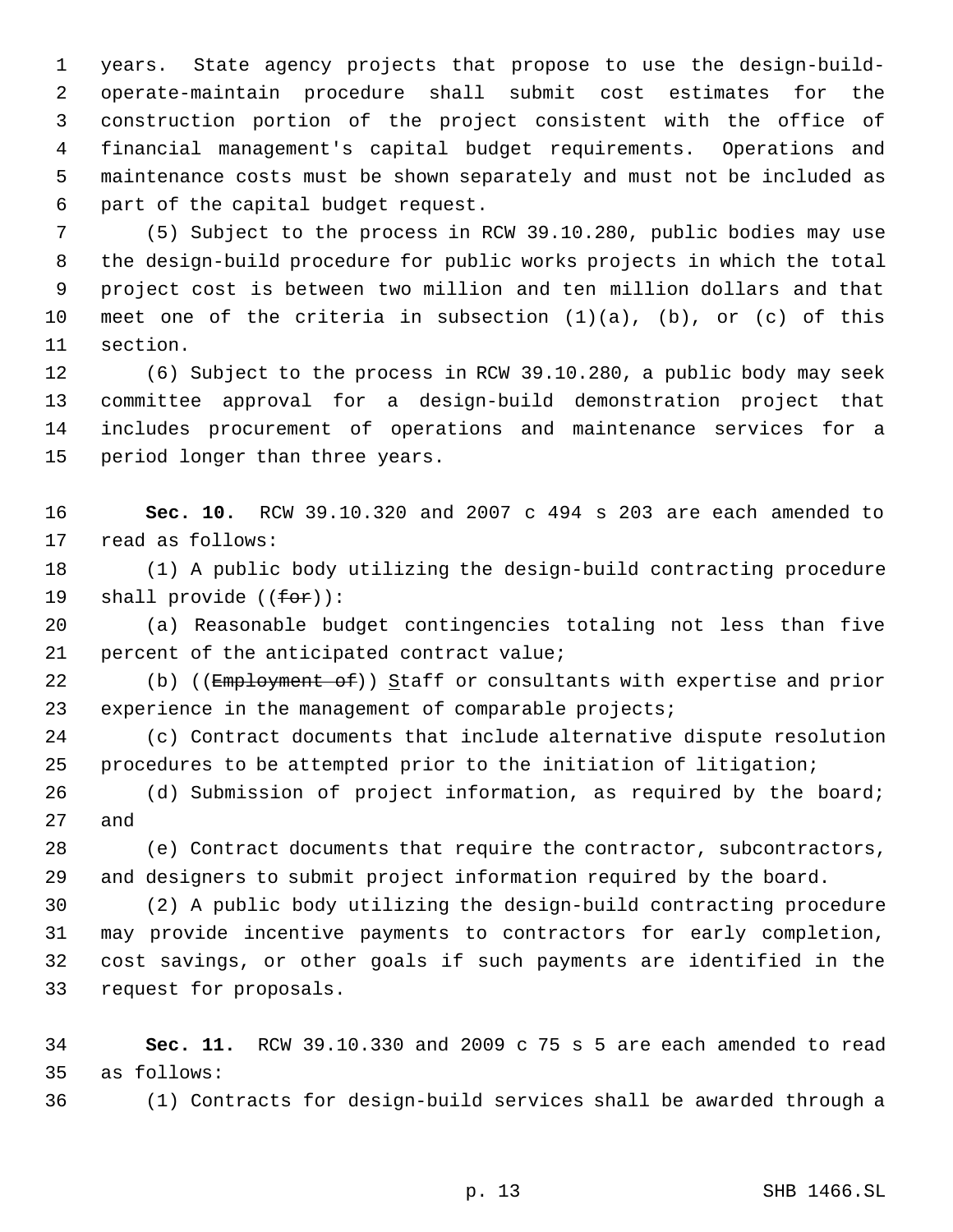competitive process using public solicitation of proposals for design- build services. The public body shall publish at least once in a legal newspaper of general circulation published in, or as near as possible to, that part of the county in which the public work will be done, a notice of its request for qualifications from proposers for design- build services, and the availability and location of the request for proposal documents. The request for qualifications documents shall include:

 (a) A general description of the project that provides sufficient information for proposers to submit qualifications;

(b) The reasons for using the design-build procedure;

 (c) A description of the qualifications to be required of the proposer including, but not limited to, submission of the proposer's accident prevention program;

 (d) A description of the process the public body will use to evaluate qualifications and finalists' proposals, including evaluation factors and the relative weight of factors and any specific forms to be used by the proposers;

 (i) Evaluation factors for request for qualifications shall include, but not be limited to, technical qualifications, such as specialized experience and technical competence; capability to perform; past performance of the proposers' team, including the architect- engineer and construction members; and other appropriate factors. 24 Evaluation factors may also include: (A) The proposer's past 25 performance in utilization of small business entities; and (B) disadvantaged business enterprises. Cost or price-related factors are not permitted in the request for qualifications phase;

 (ii) Evaluation factors for finalists' proposals shall include, but 29 not be limited to, the factors listed in  $(d)(i)$  of this subsection, as 30 well as technical approach design concept; ((proposal price;)) ability of professional personnel; past performance on similar projects; ability to meet time and budget requirements; ability to provide a performance and payment bond for the project; recent, current, and 34 projected workloads of the firm; ((and)) location; and cost or price-35 related factors that may include operating costs. The public body may also consider a proposer's outreach plan to include small business entities and disadvantaged business enterprises as subcontractor and 38 suppliers for the project. Alternatively, if the public body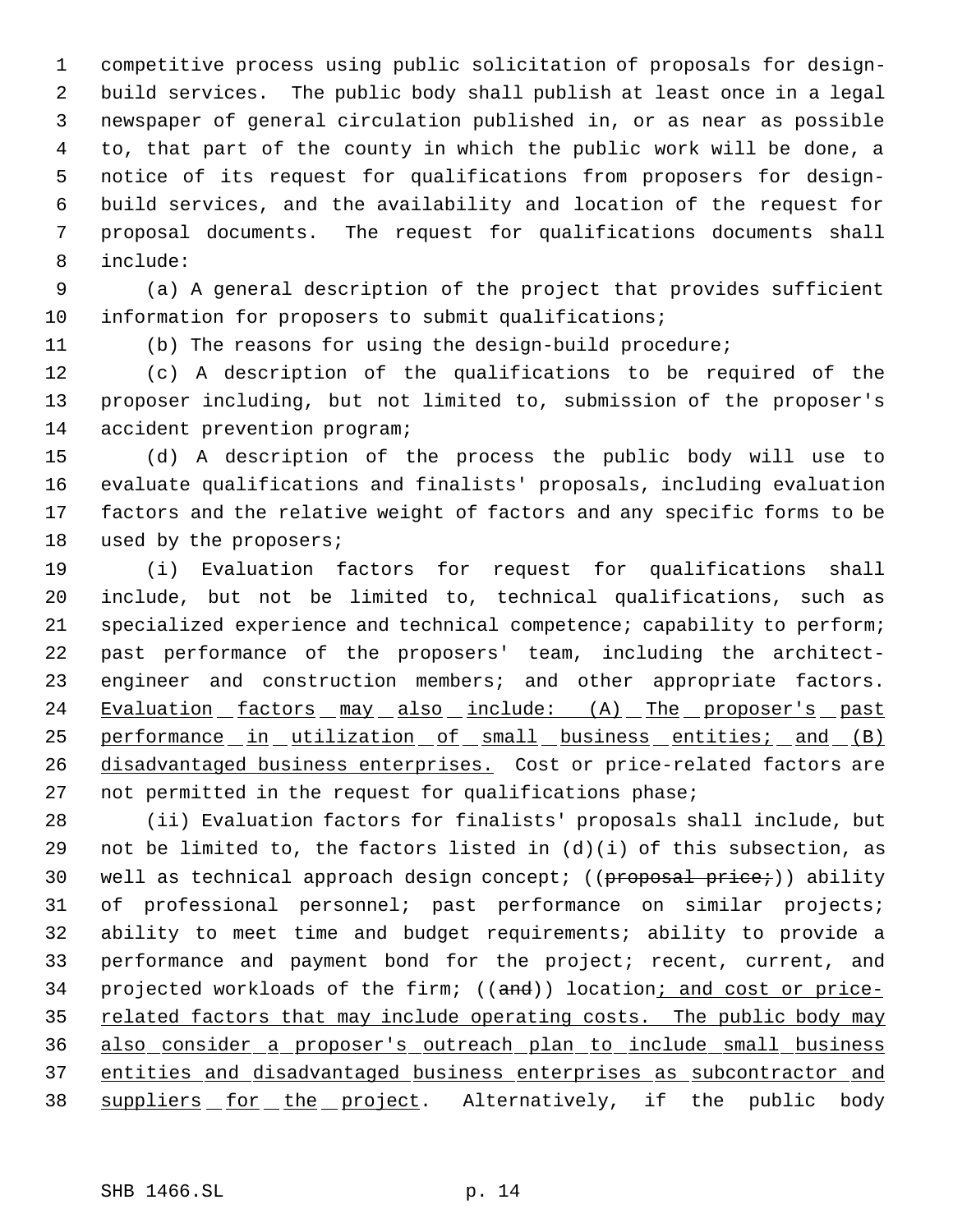determines that all finalists will be capable of producing a design that adequately meets project requirements, the public body may award the contract to the firm that submits the responsive proposal with the lowest price;

 (e) Protest procedures including time limits for filing a protest, which in no event may limit the time to file a protest to fewer than 7 four business days from the date the proposer was notified of the selection decision;

9 (f) The form of the contract to be awarded;

 $((\text{#}))$  (q) The ((amount)) honorarium to be paid to finalists submitting responsive proposals and who are not awarded a design-build contract;

13  $((\frac{1}{9})^n)(h)$  The schedule for the procurement process and the project; and

15  $((+h))$  (i) Other information relevant to the project.

 (2) The public body shall establish an evaluation committee to 17 evaluate the responses to the request for qualifications based solely on the factors, weighting, and process identified in the request for qualifications and any addenda issued by the public body. Based on the evaluation committee's findings, the public body shall select not more than five responsive and responsible finalists to submit proposals. The public body may, in its sole discretion, reject all proposals and shall provide its reasons for rejection in writing to all proposers.

24 (3) The public body must notify all proposers of the finalists selected to move to the next phase of the selection process. The process may not proceed to the next phase until two business days after 27 all proposers are notified of the committee's selection decision. At 28 the request of a proposer not selected as a finalist, the public body must provide the requesting proposer with a scoring summary of the evaluation factors for its proposal. Proposers filing a protest on the selection of the finalists must file the protest in accordance with the published protest procedures. The selection process may not advance to the next phase of selection until two business days after the final protest decision is transmitted to the protestor.

 (4) Upon selection of the finalists, the public body shall issue a request for proposals to the finalists, which shall provide the following information: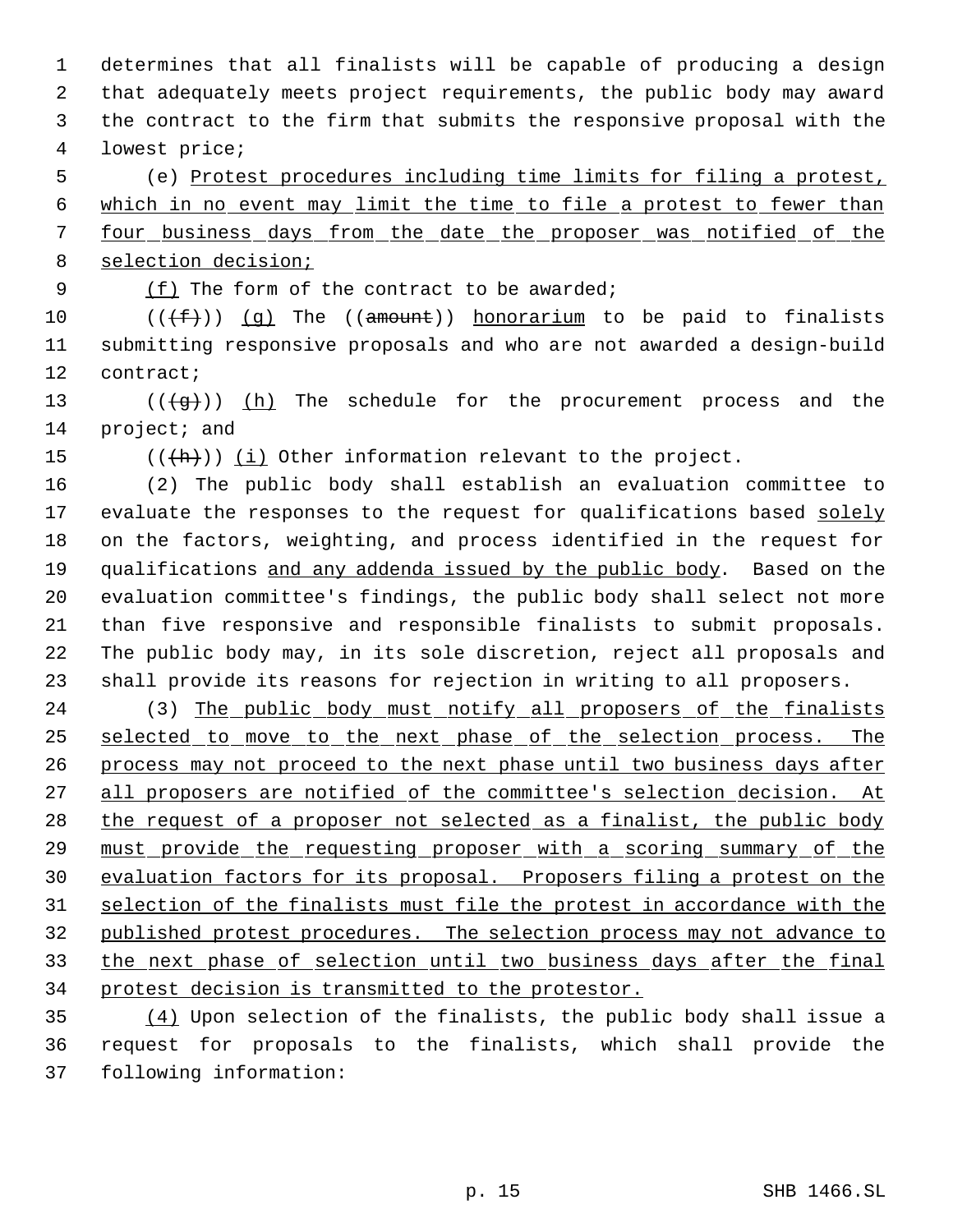(a) A detailed description of the project including programmatic, performance, and technical requirements and specifications; functional and operational elements; minimum and maximum net and gross areas of any building; and, at the discretion of the public body, preliminary engineering and architectural drawings; and

(b) The target budget for the design-build portion of the project.

 $((+4))$  (5) The public body shall establish an evaluation committee to evaluate the proposals submitted by the finalists. Design-build contracts shall be awarded using the procedures in (a) or (b) of this subsection. The public body must identify in the request for qualifications which procedure will be used.

 (a) The finalists' proposals shall be evaluated and scored based 13 solely on the factors, weighting, and process identified in the initial request for qualifications and in any addenda published by the public body. Public bodies may request best and final proposals from 16 finalists. The public body ((shall)) may initiate negotiations with the firm submitting the highest scored proposal. If the public body is unable to execute a contract with the firm submitting the highest scored proposal, negotiations with that firm may be suspended or terminated and the public body may proceed to negotiate with the next highest scored firm. Public bodies shall continue in accordance with this procedure until a contract agreement is reached or the selection process is terminated.

 (b) If the public body determines that all finalists are capable of producing a design that adequately meets project requirements, the public body may award the contract to the firm that submits the responsive proposal with the lowest price.

28 (((5)) (6) The public body shall notify all finalists of the selection decision and make a selection summary of the final proposals 30 available to all proposers within two business days of such notification. If the public body receives a timely written protest from a finalist firm, the public body may not execute a contract until two business days after the final protest decision is transmitted to 34 the protestor. The protestor must submit its protest in accordance with the published protest procedures.

 (7) The firm awarded the contract shall provide a performance and payment bond for the contracted amount.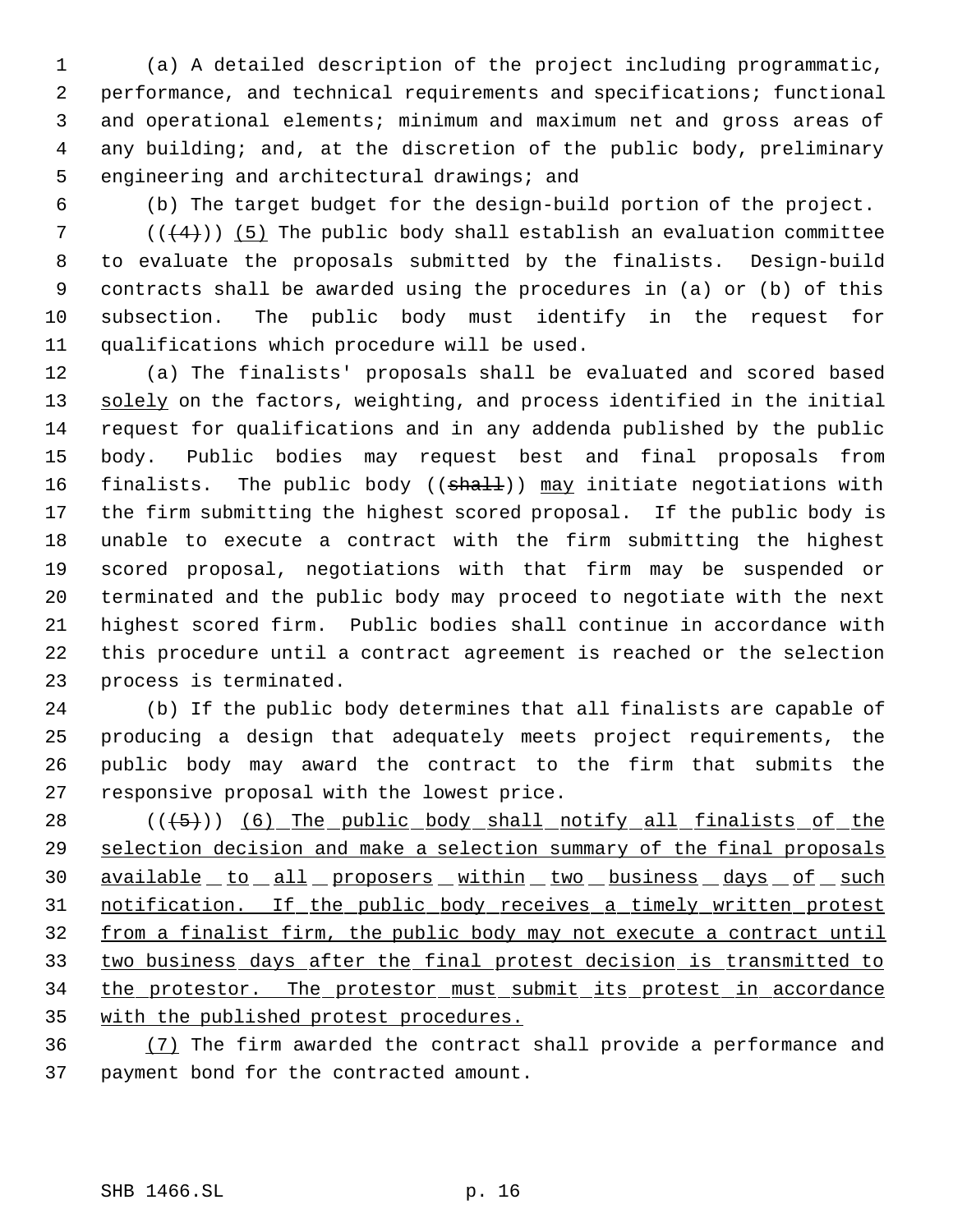(8) The public body shall provide appropriate honorarium payments to finalists submitting responsive proposals that are not awarded a design-build contract. Honorarium payments shall be sufficient to generate meaningful competition among potential proposers on design- build projects. In determining the amount of the honorarium, the public body shall consider the level of effort required to meet the selection criteria.

 **Sec. 12.** RCW 39.10.340 and 2007 c 494 s 301 are each amended to read as follows:

 Subject to the process in RCW 39.10.270 or 39.10.280, public bodies may utilize the general contractor/construction manager procedure for 12 public works projects where at least one of the following is met:

 (1) Implementation of the project involves complex scheduling, phasing, or coordination;

 (2) The project involves construction at an occupied facility which must continue to operate during construction;

 (3) The involvement of the general contractor/construction manager 18 during the design stage is critical to the success of the project;

 (4) The project encompasses a complex or technical work environment; or

 (5) The project requires specialized work on a building that has historic significance.

 **Sec. 13.** RCW 39.10.360 and 2009 c 75 s 6 are each amended to read as follows:

 (1) Public bodies should select general contractor/construction managers early in the life of public works projects, and in most situations no later than the completion of schematic design.

 (2) Contracts for the services of a general contractor/ construction manager under this section shall be awarded through a competitive process requiring the public solicitation of proposals for general contractor/construction manager services. The public solicitation of proposals shall include:

 (a) A description of the project, including programmatic, performance, and technical requirements and specifications when available;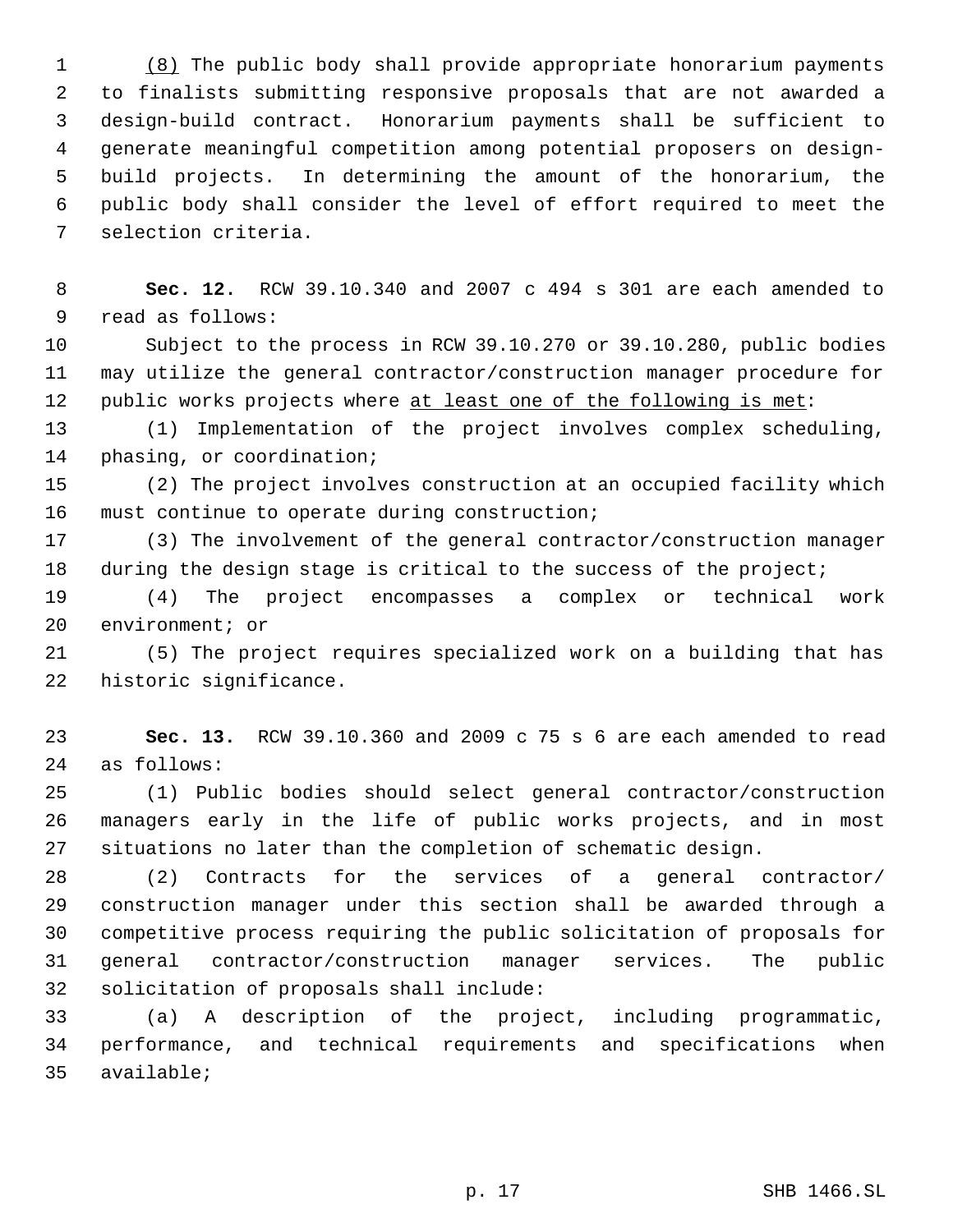(b) The reasons for using the general contractor/construction manager procedure;

 (c) A description of the qualifications to be required of the firm, including submission of the firm's accident prevention program;

 (d) A description of the process the public body will use to evaluate qualifications and proposals, including evaluation factors 7 ((and)), the relative weight of factors, and protest procedures 8 including time limits for filing a protest, which in no event may limit 9 the time to file a protest to fewer than four business days from the date the proposer was notified of the selection decision;

 (e) The form of the contract, including any contract for 12 preconstruction services, to be awarded;

(f) The estimated maximum allowable construction cost; and

 (g) The bid instructions to be used by the general contractor/ construction manager finalists.

 (3)(a) Evaluation factors for selection of the general contractor/construction manager shall include, but not be limited to:

18  $((+a))$   $(i)$  Ability of the firm's professional personnel;

 $((\{b\}))(\{ii\})$  The firm's past performance in negotiated and complex projects;

21  $((\{e\})$  (iii) The firm's ability to meet time and budget requirements;

23 ( $(\langle dd \rangle)$ ) (iv) The scope of work the firm proposes to self-perform and its ability to perform that work;

25  $((\{e\}) \cup (v)$  The firm's proximity to the project location;

26 ( $(\{\text{f}\})$ ) (vi) Recent, current, and projected workloads of the firm; and

28 ( $(\frac{1}{9})$ ) (vii) The firm's approach to executing the project.

 (b) An agency may also consider the firm's outreach plan to include small business entities and disadvantaged business enterprises, and the firm's past performance in the utilization of such firms as an evaluation factor.

 (4) A public body shall establish a committee to evaluate the proposals. After the committee has selected the most qualified finalists, at the time specified by the public body, these finalists shall submit final proposals, including sealed bids for the percent fee on the estimated maximum allowable construction cost and the fixed amount for the general conditions work specified in the request for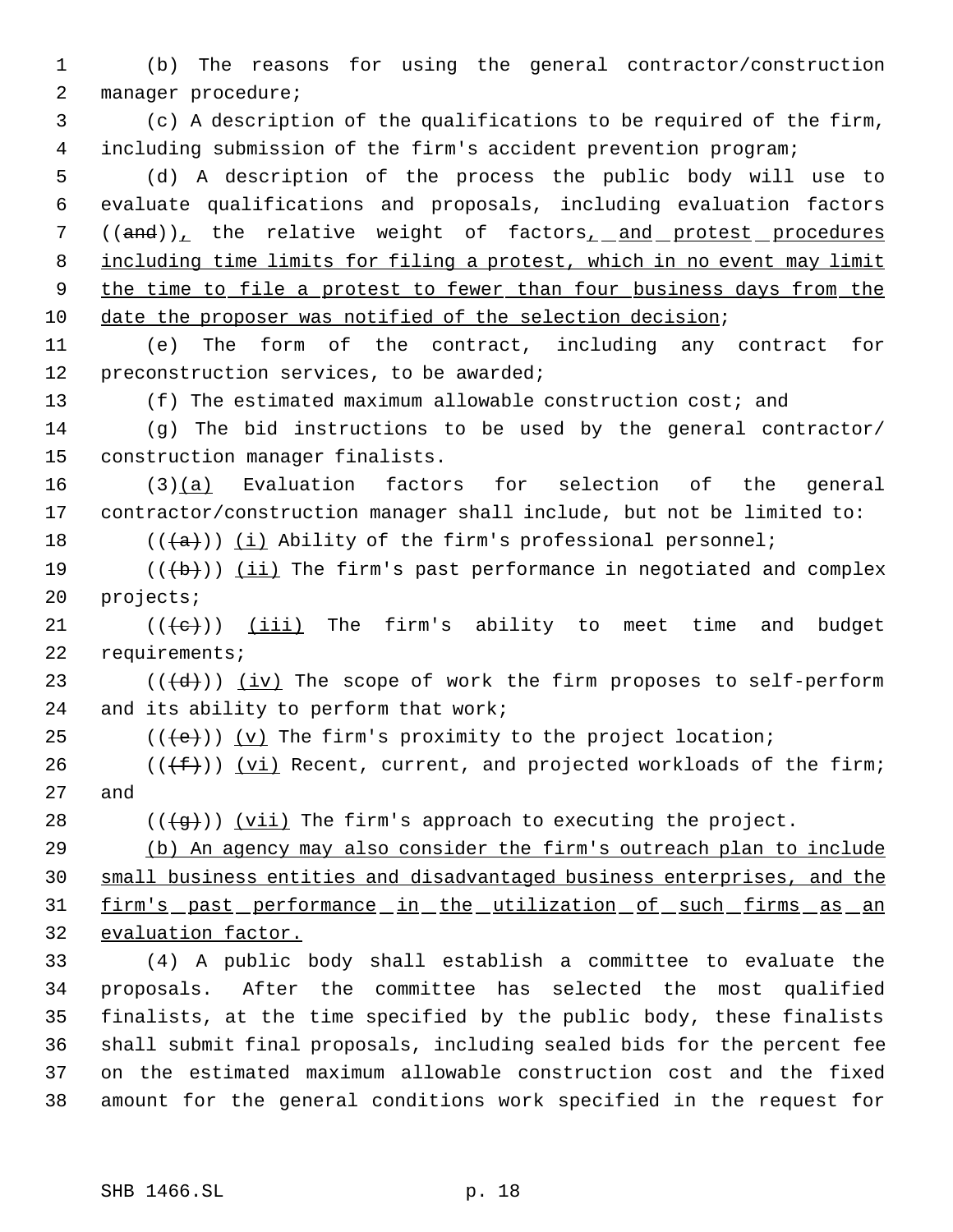proposal. The public body shall establish a time and place for the opening of sealed bids for the percent fee on the estimated maximum allowable construction cost and the fixed amount for the general conditions work specified in the request for proposal. At the time and place named, these bids must be publicly opened and read and the public body shall make all previous scoring available to the public. The public body shall select the firm submitting the highest scored final proposal using the evaluation factors and the relative weight of factors published in the public solicitation of proposals. A public body shall not evaluate or disqualify a proposal based on the terms of a collective bargaining agreement.

12 (5) The public body shall notify all finalists of the selection 13 decision and make a selection summary of the final proposals available to all proposers within two business days of such notification. If the 15 public body receives a timely written protest from a proposer, the 16 public body may not execute a contract until two business days after 17 the final protest decision is transmitted to the protestor. The 18 protestor must submit its protest in accordance with the published protest procedures.

 (6) Public bodies may contract with the selected firm to provide services during the design phase that may include life-cycle cost design considerations, value engineering, scheduling, cost estimating, constructability, alternative construction options for cost savings, and sequencing of work, and to act as the construction manager and general contractor during the construction phase.

 **Sec. 14.** RCW 39.10.380 and 2007 c 494 s 305 are each amended to read as follows:

 (1) All subcontract work and equipment and material purchases shall be competitively bid with public bid openings. Subcontract bid packages and equipment and materials purchases shall be awarded to the responsible bidder submitting the lowest responsive bid. In preparing subcontract bid packages, the general contractor/construction manager shall not be required to violate or waive terms of a collective bargaining agreement.

 (2) All subcontract bid packages in which bidder eligibility was not determined in advance shall include the specific objective criteria that will be used by the general contractor/construction manager and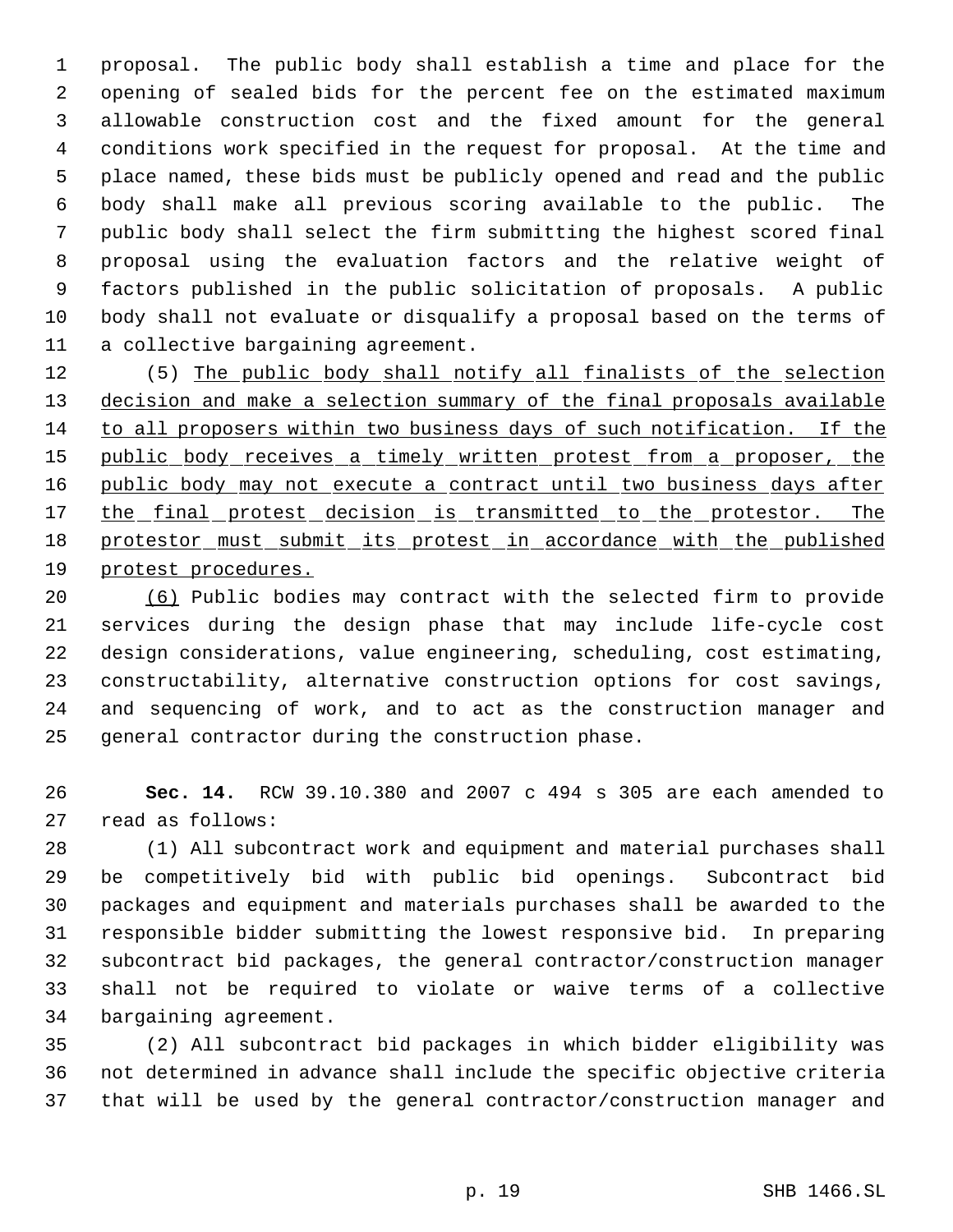the public body to evaluate bidder responsibility. If the lowest bidder submitting a responsive bid is determined by the general contractor/construction manager and the public body not to be responsible, the general contractor/construction manager and the public body must provide written documentation to that bidder explaining their intent to reject the bidder as not responsible and afford the bidder the opportunity to establish that it is a responsible bidder. Responsibility shall be determined in accordance with criteria listed in the bid documents. Protests concerning bidder responsibility determination by the general contractor/construction manager and the public body shall be in accordance with subsection (4) of this section.

 (3) All subcontractors who bid work over three hundred thousand dollars shall post a bid bond. All subcontractors who are awarded a contract over three hundred thousand dollars shall provide a performance and payment bond for the contract amount. All other subcontractors shall provide a performance and payment bond if required by the general contractor/construction manager.

 (4) If the general contractor/construction manager receives a written protest from a subcontractor bidder or an equipment or material supplier, the general contractor/construction manager shall not execute a contract for the subcontract bid package or equipment or material purchase order with anyone other than the protesting bidder without first providing at least two full business days' written notice to all bidders of the intent to execute a contract for the subcontract bid package. The protesting bidder must submit written notice of its protest no later than two full business days following the bid opening. Intermediate Saturdays, Sundays, and legal holidays are not counted.

 (5) A low bidder who claims error and fails to enter into a contract is prohibited from bidding on the same project if a second or subsequent call for bids is made for the project.

 (6) The general contractor/construction manager may negotiate with the lowest responsible and responsive bidder to negotiate an adjustment to the lowest bid or proposal price based upon agreed changes to the contract plans and specifications under the following conditions:

 (a) All responsive bids or proposal prices exceed the available 36 funds( $\left(\frac{1}{2}, \frac{1}{2}\right)$  certified by an appropriate fiscal officer));

(b) The apparent low responsive bid or proposal does not exceed the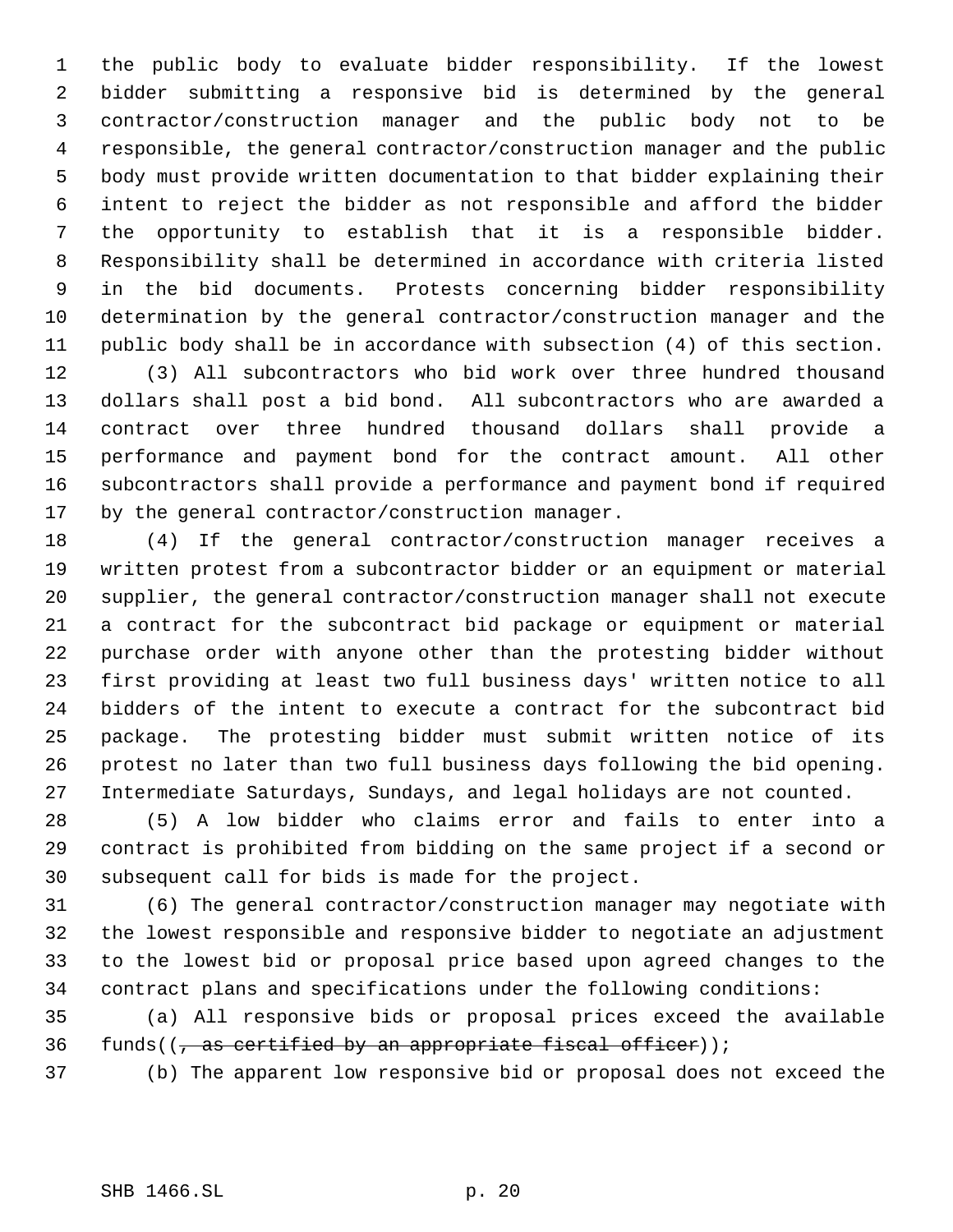available funds by the greater of one hundred twenty-five thousand 2 dollars or two percent for projects valued over ten million dollars; and

 (c) The negotiated adjustment will bring the bid or proposal price within the amount of available funds.

 (7) If the negotiation is unsuccessful, the subcontract work or equipment or material purchases must be rebid.

 (8) The general contractor/construction manager must provide a written explanation if all bids are rejected.

 **Sec. 15.** RCW 39.10.385 and 2010 c 163 s 1 are each amended to read as follows:

 As an alternative to the subcontractor selection process outlined in RCW 39.10.380, a general contractor/construction manager may, with 14 the approval of the public body, select  $((a))$  mechanical 15 subcontractors,  $((an))$  electrical subcontractors, or both, using the process outlined in this section. This alternative selection process may only be used when the anticipated value of the subcontract will exceed three million dollars. When using the alternative selection process, the general contractor/construction manager should select the subcontractor early in the life of the public works project.

 (1) In order to use this alternative selection process, the general contractor/construction manager and the public body must determine that it is in the best interest of the public. In making this determination the general contractor/construction manager and the public body must:

 (a) Publish a notice of intent to use this alternative selection process in a legal newspaper published in or as near as possible to that part of the county where the public work will be constructed. Notice must be published at least fourteen calendar days before conducting a public hearing. The notice must include the date, time, and location of the hearing; a statement justifying the basis and need 31 for the alternative selection process;  $((and))$  how interested parties may, prior to the hearing, obtain the evaluation criteria and applicable weight given to each criteria that will be used for 34 evaluation; and protest procedures including time limits for filing a protest, which may in no event, limit the time to file a protest to 36 fewer than four business days from the date the proposer was notified 37 of the selection decision;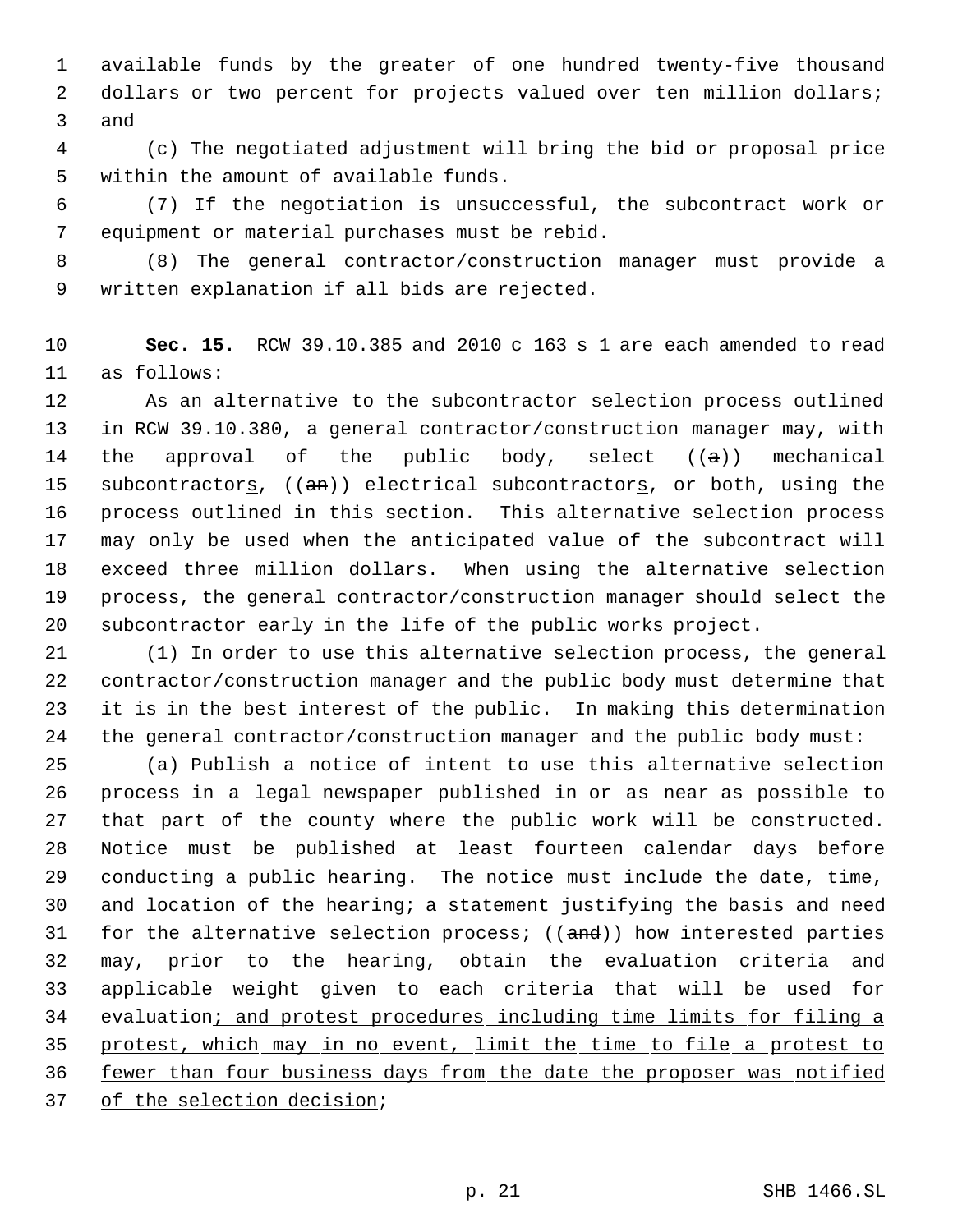(b) Conduct a hearing and provide an opportunity for any interested party to submit written and verbal comments regarding the justification 3 for using this selection process, the evaluation criteria, ((and)) 4 weights for each criteria, and protest procedures;

 (c) After the public hearing, consider the written and verbal comments received and determine if using this alternative selection process is in the best interests of the public; and

 (d) Issue a written final determination to all interested parties. All protests of the decision to use the alternative selection process must be in writing and submitted to the public body within seven calendar days of the final determination. Any modifications to the 12 criteria ((and)), weights, and protest procedures based on comments received during the public hearing process must be included in the final determination.

 (2) Contracts for the services of a subcontractor under this section must be awarded through a competitive process requiring a public solicitation of proposals. Notice of the public solicitation of proposals must be provided to the office of minority and women's business enterprises. The public solicitation of proposals must include:

 (a) A description of the project, including programmatic, performance, and technical requirements and specifications when available;

24 (b) The reasons for using the alternative selection process;

 (c) A description of the minimum qualifications required of the firm;

 (d) A description of the process used to evaluate qualifications and proposals, including evaluation factors and the relative weight of factors;

(e) Protest procedures;

 (f) The form of the contract, including any contract for preconstruction services, to be awarded;

33 ( $(\overline{f})$ ) (g) The estimated maximum allowable subcontract cost; and 34 ( $(\overline{g})$ ) (h) The bid instructions to be used by the finalists.

 (3) Evaluation factors for selection of the subcontractor must include, but not be limited to:

(a) Ability of the firm's professional personnel;

(b) The firm's past performance on similar projects;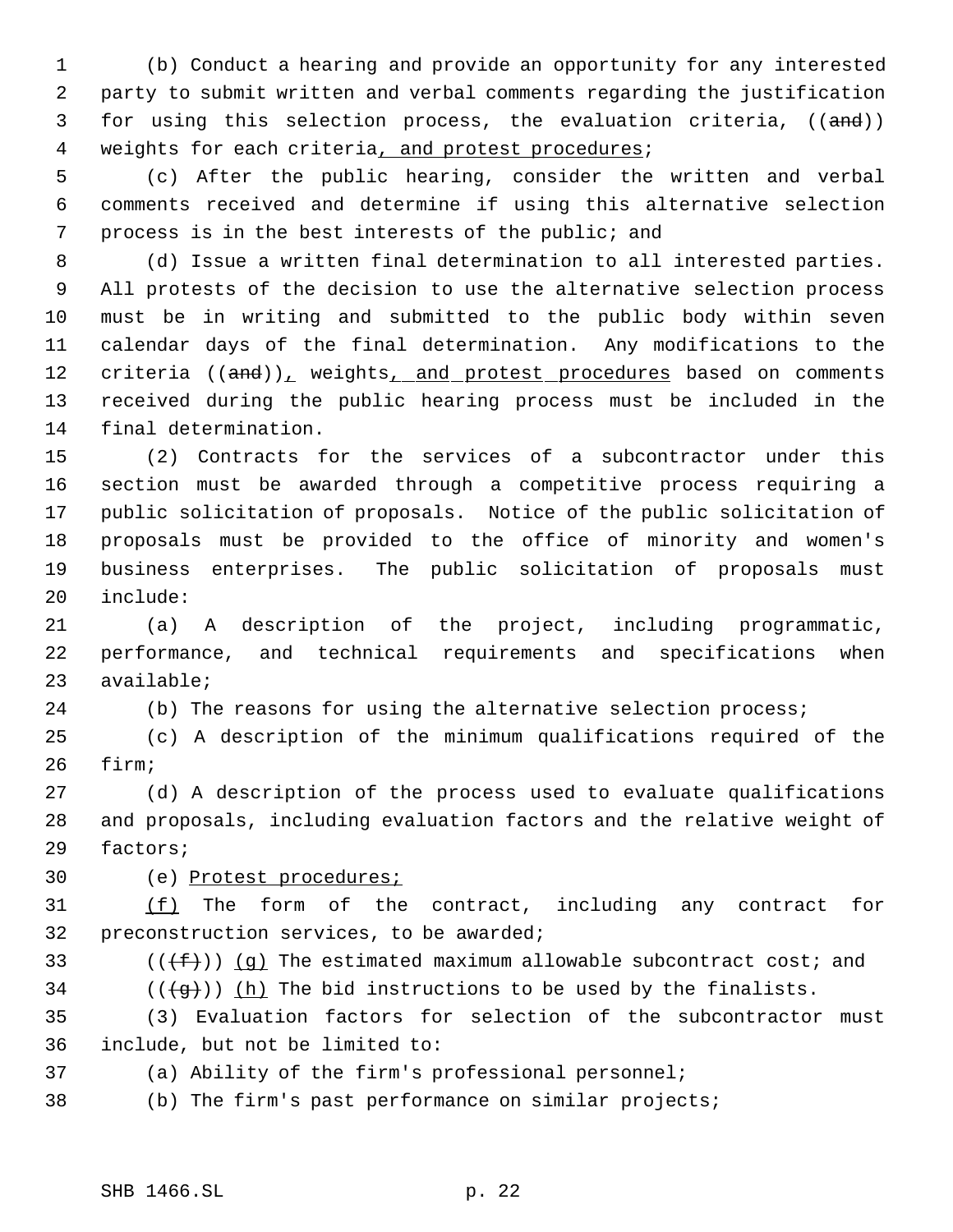(c) The firm's ability to meet time and budget requirements;

 (d) The scope of work the firm proposes to perform with its own forces and its ability to perform that work;

 (e) The firm's plan for outreach to minority and women-owned businesses;

(f) The firm's proximity to the project location;

(g) The firm's capacity to successfully complete the project;

(h) The firm's approach to executing the project;

(i) The firm's approach to safety on the project;

(j) The firm's safety history; and

 (k) If the firm is selected as one of the most qualified finalists, the firm's fee and cost proposal.

 (4) The general contractor/construction manager shall establish a committee to evaluate the proposals. At least one representative from the public body shall serve on the committee. Final proposals, including sealed bids for the percent fee on the estimated maximum allowable subcontract cost, and the fixed amount for the subcontract general conditions work specified in the request for proposal, will be requested from the most qualified firms.

 (5) The general contractor/construction manager must notify all proposers of the most qualified firms that will move to the next phase 22 of the selection process. The process may not proceed to the next 23 phase until two business days after all proposers are notified of the 24 committee's selection decision. At the request of a proposer, the general contractor/construction manager must provide the requesting 26 proposer with a scoring summary of the evaluation factors for its 27 proposal. Proposers filing a protest on the selection of the most qualified finalists must file the protest with the public body in 29 accordance with the published protest procedures. The selection 30 process may not advance to the next phase of selection until two business days after the final protest decision issued by the public body is transmitted to the protestor.

 (6) The general contractor/construction manager and the public body shall select the firm submitting the highest scored final proposal using the evaluation factors and the relative weight of factors identified in the solicitation of proposals. The scoring of the nonprice factors must be made available at the opening of the fee and 38 cost proposals. The general contractor/construction manager shall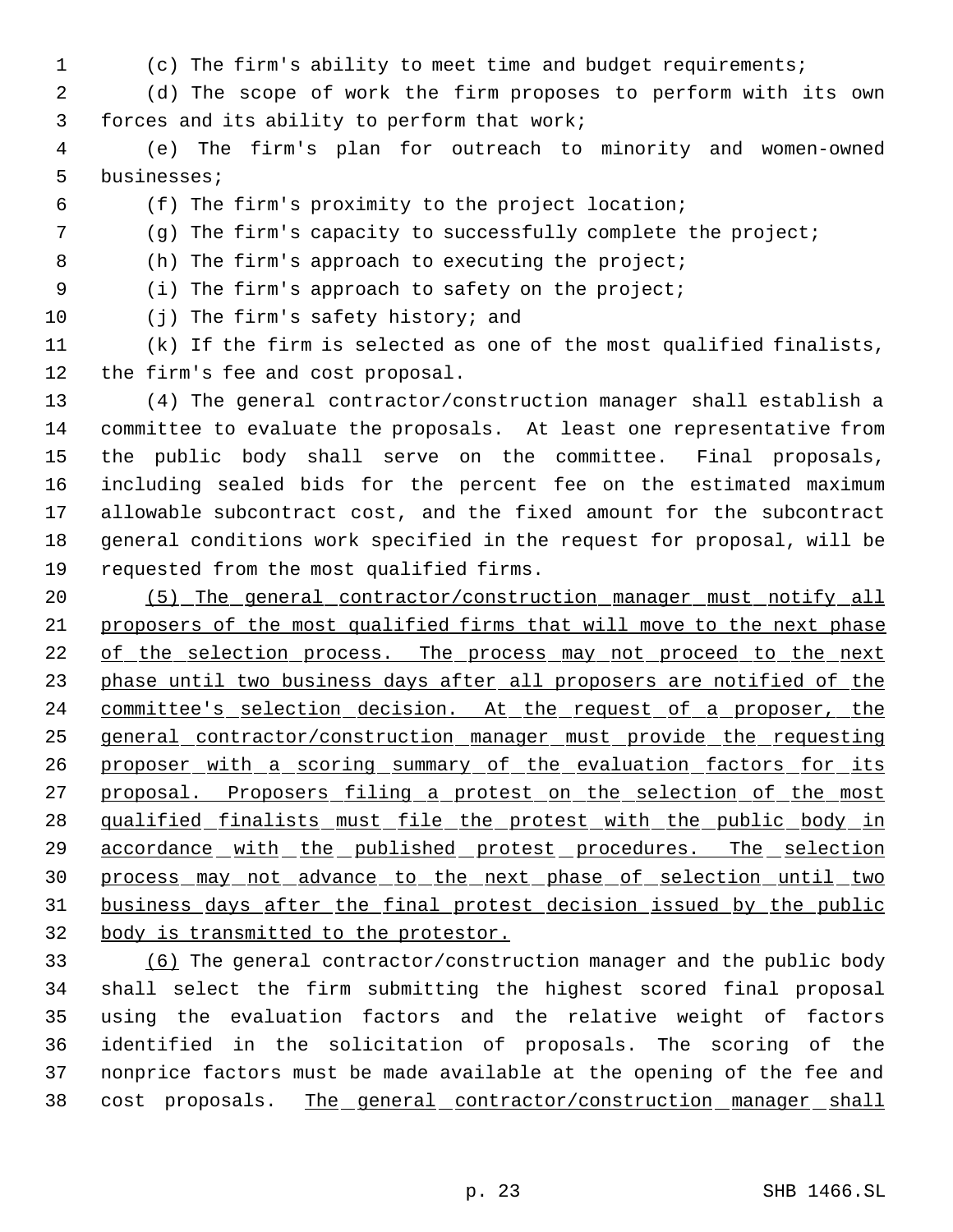1 notify all proposers of the selection decision and make a selection 2 summary of the final proposals, which shall be available to all 3 proposers within two business days of such notification. The general contractor/construction manager may not evaluate or disqualify a proposal based on the terms of a collective bargaining agreement.

 $((+5))$  (7) If the public body receives a timely written protest 7 from a "most qualified firm," the general contractor/construction 8 manager may not execute a contract for the protested subcontract work until two business days after the final protest decision issued by the public body is transmitted to the protestor. The protestor must submit its protest in accordance with the published protest procedures.

 (8) If the general contractor/construction manager is unable to negotiate a satisfactory maximum allowable subcontract cost with the firm selected deemed by public body and the general contractor/construction manager to be fair, reasonable, and within the available funds, negotiations with that firm must be formally terminated and the general contractor/construction manager may negotiate with the next highest scored firm until an agreement is reached or the process is terminated.

 $((6)$ -If-the-general-contractor/construction-manager-receives-a written protest from a bidder, it may not execute a contract for the 22 subject-work-with-anyone-other-than-the-protesting-bidder,-without first providing at least two full business days' written notice to all bidders of the intent to execute a contract for the subcontract bid 25 package. The protesting - bidder - must - submit - written - notice - to - the general contractor/construction manager of its protest no later than 27 two full business days following the bid opening.

 $(7)$ )) (9) With the approval of the public body, the general contractor/construction manager may contract with the selected firm to provide preconstruction services during the design phase that may include life-cycle cost design considerations, value engineering, scheduling, cost estimating, constructability, alternative construction options for cost savings, and sequencing of work; and to act as the mechanical or electrical subcontractor during the construction phase.

 $((+8))$   $(10)$  The maximum allowable subcontract cost must be used to establish a total subcontract cost for purposes of a performance and payment bond. Total subcontract cost means the fixed amount for the detailed specified general conditions work, the negotiated maximum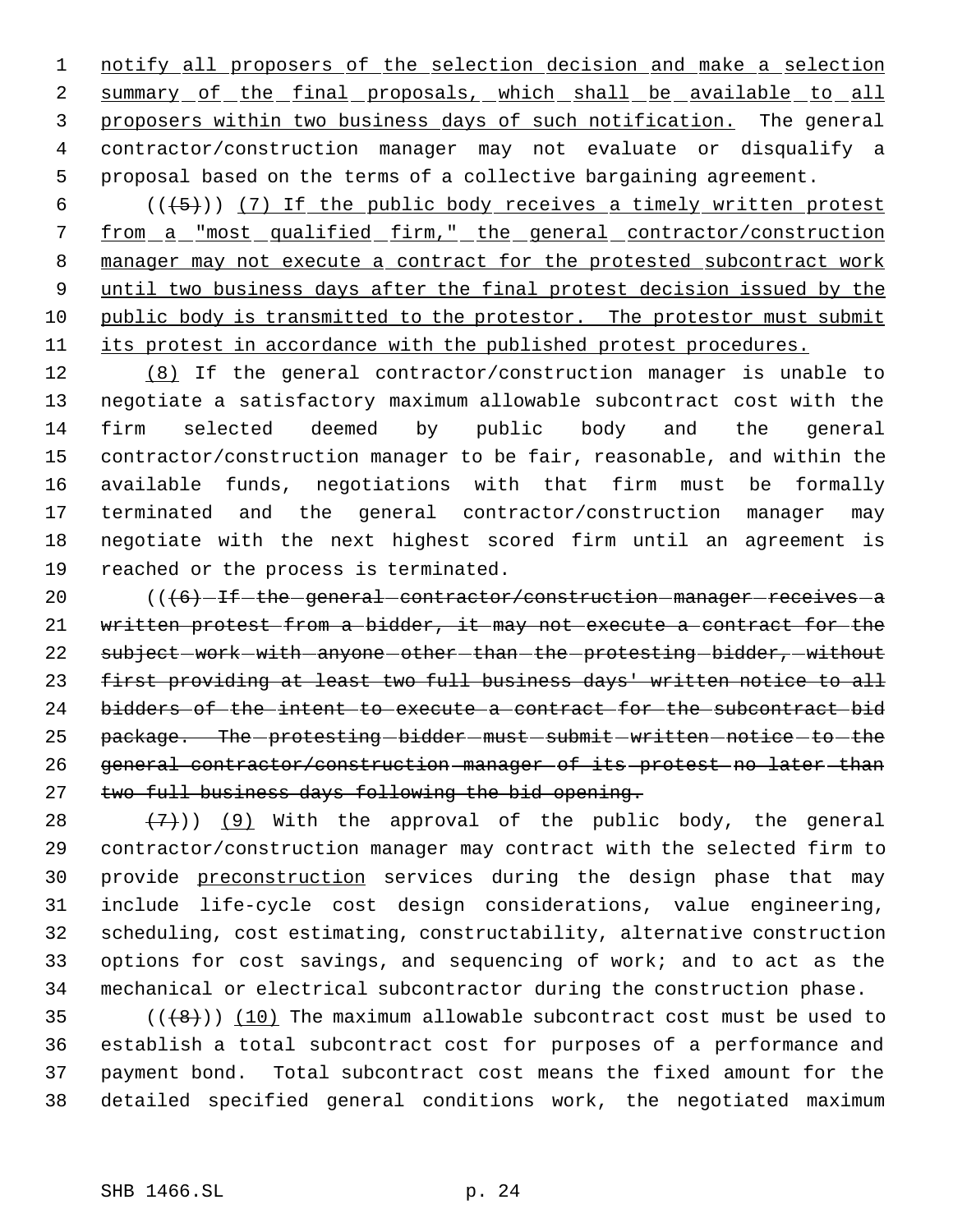allowable subcontract cost, and the percent fee on the negotiated maximum allowable subcontract cost. Maximum allowable subcontract cost means the maximum cost to complete the work specified for the subcontract, including the estimated cost of work to be performed by the subcontractor's own forces, a percentage for risk contingency, negotiated support services, and approved change orders. The maximum allowable subcontract cost must be negotiated between the general contractor/construction manager and the selected firm when the construction documents and specifications are at least ninety percent complete. Final agreement on the maximum allowable subcontract cost is subject to the approval of the public body.

 $((+9))$  (11) If the work of the mechanical contractor or electrical contractor is completed for less than the maximum allowable subcontract cost, any savings not otherwise negotiated as part of an incentive clause becomes part of the risk contingency included in the general contractor/construction manager's maximum allowable construction cost. If the work of the mechanical contractor or the electrical contractor is completed for more than the maximum allowable subcontract cost, the additional cost is the responsibility of that subcontractor. An independent audit, paid for by the public body, must be conducted 21 ((upon completion of the contract)) to confirm the proper accrual of costs as outlined in the contract.

23 (( $(10)$ )) (12) A mechanical or electrical contractor selected under this section may perform work with its own forces. In the event it elects to subcontract some of its work, it must select a subcontractor utilizing the procedure outlined in RCW 39.10.380.

 **Sec. 16.** RCW 39.10.390 and 2007 c 494 s 306 are each amended to read as follows:

 (1) Except as provided in this section, bidding on subcontract work or for the supply of equipment or materials by the general contractor/construction manager or its subsidiaries is prohibited.

 (2) The general contractor/construction manager, or its subsidiaries, may bid on subcontract work or for the supply of equipment or materials if:

 (a) The work within the subcontract bid package or equipment or materials is customarily performed or supplied by the general contractor/construction manager;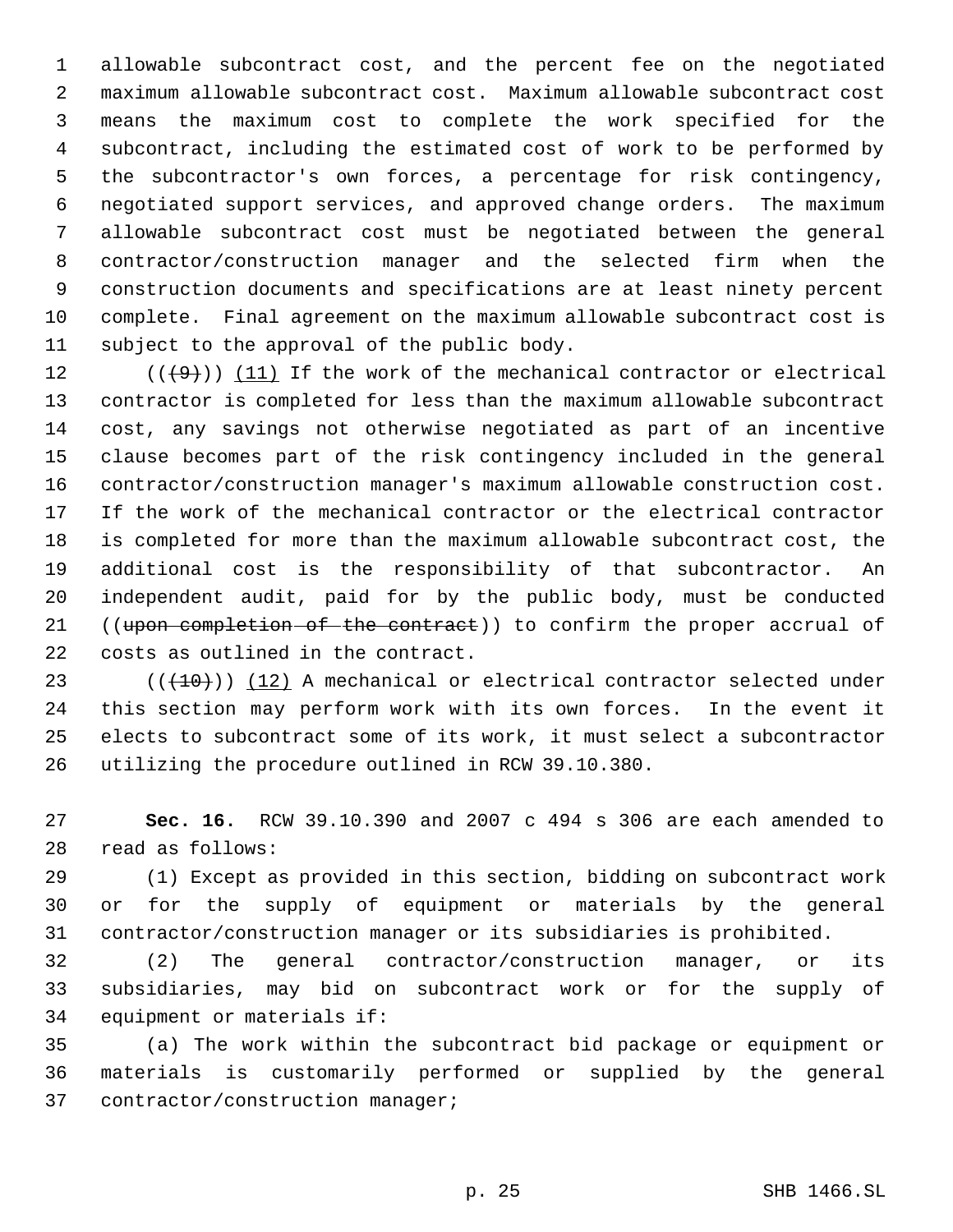(b) The bid opening is managed by the public body and is in compliance with RCW 39.10.380; and

 (c) Notification of the general contractor/construction manager's intention to bid is included in the public solicitation of bids for the bid package or for the equipment or materials.

 (3) In no event may the general contractor/construction manager or 7 its subsidiaries ((purchase equipment or materials for assignment to 8 subcontract bid package bidders for installation or warranty)) assign 9 warranty responsibility or the terms of its contract or purchase order with vendors for equipment or material purchases to subcontract bid 11 package bidders or subcontractors who have been awarded a contract. The value of subcontract work performed and equipment and materials supplied by the general contractor/construction manager may not exceed thirty percent of the negotiated maximum allowable construction cost. Negotiated support services performed by the general contractor/construction manager shall not be considered subcontract work for purposes of this subsection.

 **Sec. 17.** RCW 39.10.400 and 2007 c 494 s 307 are each amended to read as follows:

 (1) If determination of subcontractor eligibility prior to seeking bids is in the best interest of the project and critical to the successful completion of a subcontract bid package, the general contractor/construction manager and the public body may determine subcontractor eligibility to bid. The general contractor/construction manager and the public body must:

 (a) Conduct a hearing and provide an opportunity for any interested party to submit written and verbal comments regarding the justification for conducting bidder eligibility, the evaluation criteria, and weights for each criteria and subcriteria;

 (b) Publish a notice of intent to evaluate and determine bidder eligibility in a legal newspaper published in or as near as possible to that part of the county where the public work will be constructed at least fourteen calendar days before conducting a public hearing;

 (c) Ensure the public hearing notice includes the date, time, and location of the hearing, a statement justifying the basis and need for 36 performing eligibility analysis before bid opening, and how interested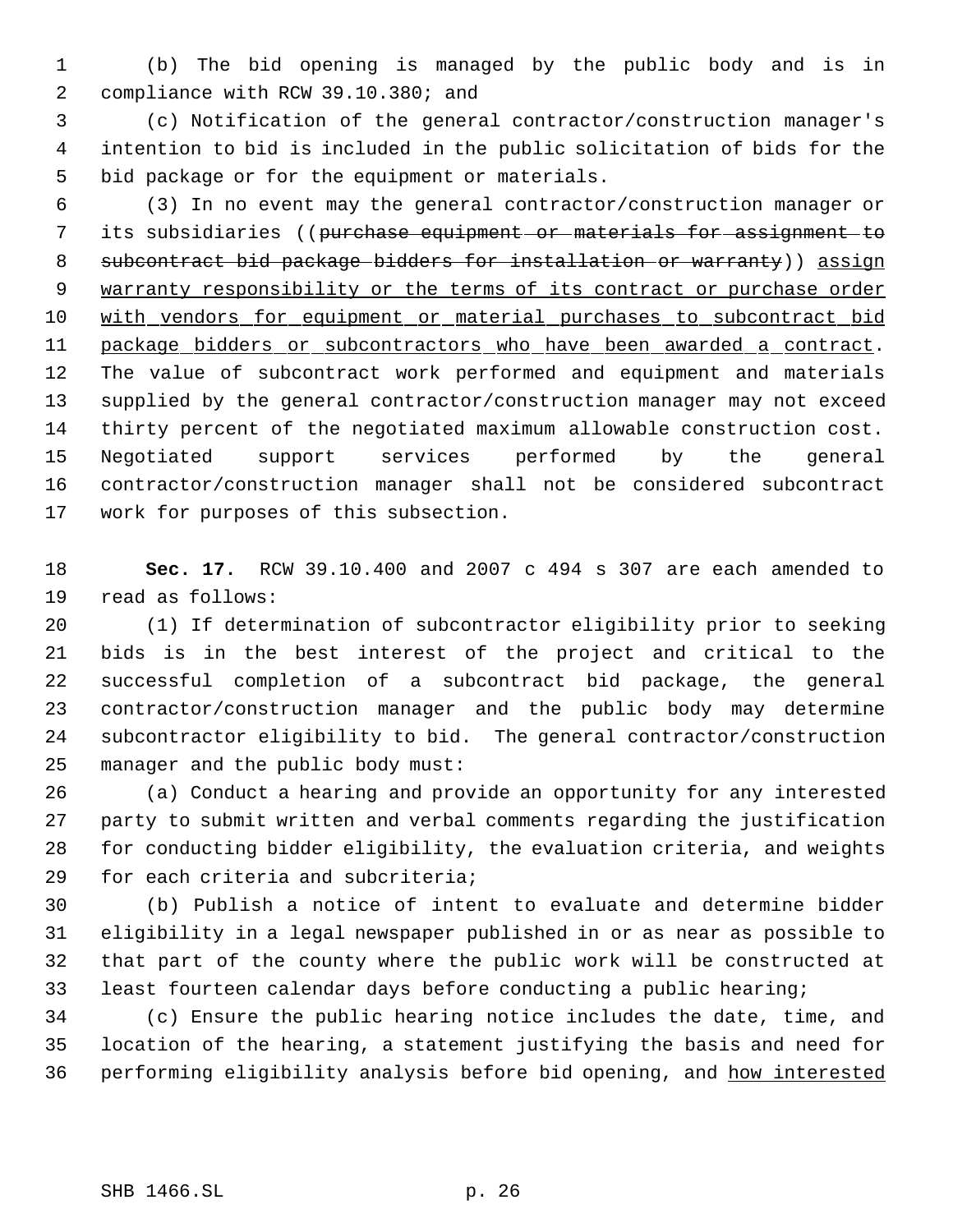1 parties may, at least five days before the hearing, obtain the specific eligibility criteria and applicable weights given to each criteria and subcriteria that will be used during evaluation;

 (d) After the public hearing, consider written and verbal comments received and determine if establishing bidder eligibility in advance of seeking bids is in the best interests of the project and critical to the successful completion of a subcontract bid package; and

 (e) Issue a written final determination to all interested parties. All protests of the decision to establish bidder eligibility before issuing a subcontractor bid package must be filed with the superior court within seven calendar days of the final determination. Any modifications to the eligibility criteria and weights shall be based on comments received during the public hearing process and shall be included in the final determination.

 (2) Determinations of bidder eligibility shall be in accordance with the evaluation criteria and weights for each criteria established in the final determination and shall be provided to interested persons upon request. Any potential bidder determined not to meet eligibility 19 criteria must be afforded  $((the h e))$  one opportunity to establish its eligibility. Protests concerning bidder eligibility determinations shall be in accordance with subsection (1) of this section.

 **Sec. 18.** RCW 39.10.420 and 2012 c 102 s 1 are each amended to read as follows:

24 (1) The following public bodies of the state of Washington are 25 authorized to **award** job order contracts and use the job order contracting procedure:

(a) The department of enterprise services;

 (b) The state universities, regional universities, and The Evergreen State College;

(c) Sound transit (central Puget Sound regional transit authority);

 (d) Every city with a population greater than seventy thousand and any public authority chartered by such city under RCW 35.21.730 through 35.21.755;

 (e) Every county with a population greater than four hundred fifty thousand;

 (f) Every port district with total revenues greater than fifteen million dollars per year;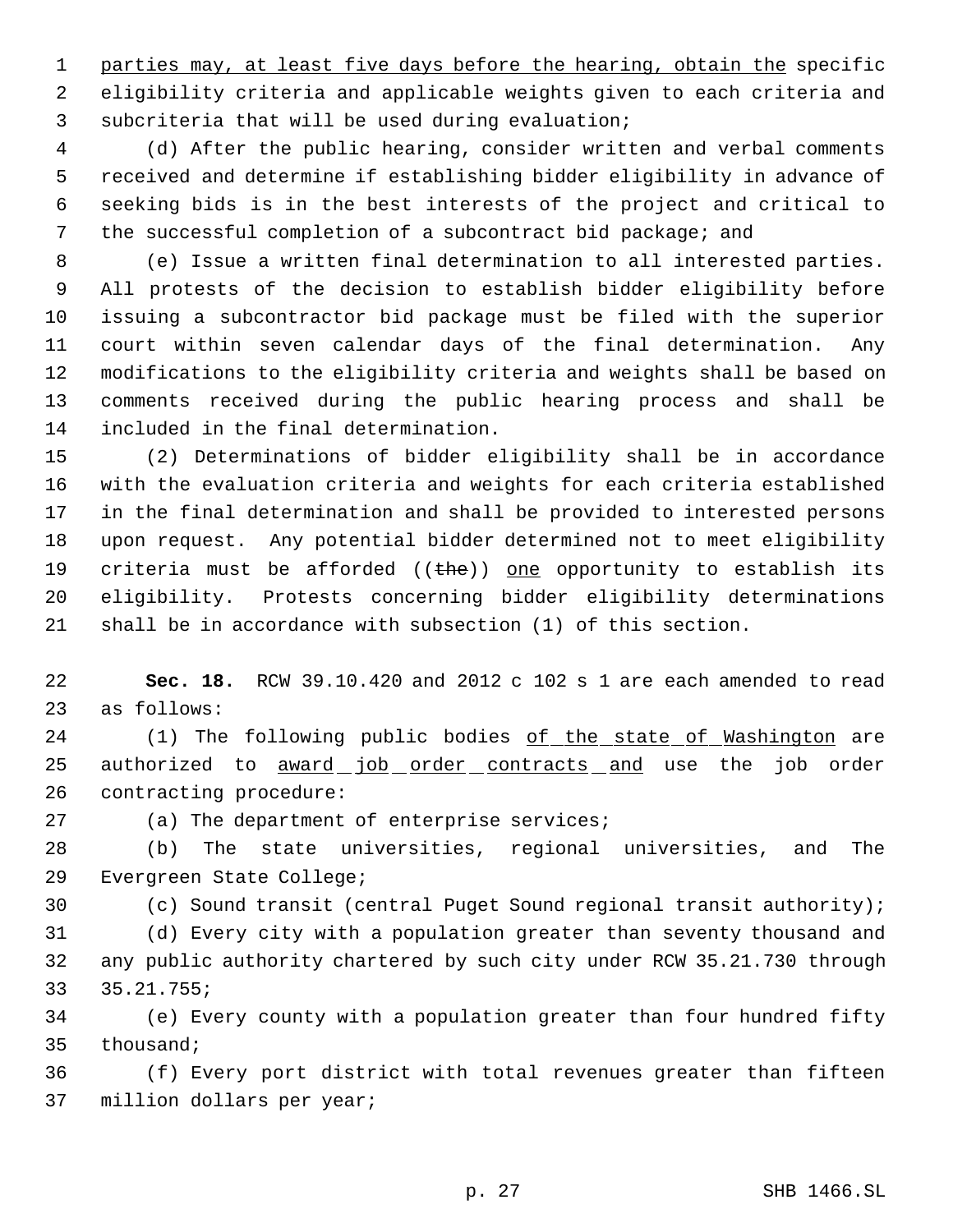- (g) Every public utility district with revenues from energy sales greater than twenty-three million dollars per year;
- (h) Every school district; and
- (i) The state ferry system.

 (2)(a) The department of enterprise services may issue job order contract work orders for Washington state parks department projects.

 (b) The department of enterprise services, the University of Washington, and Washington State University may issue job order contract work orders for the state regional universities and The Evergreen State College.

 (3) Public bodies may use a job order contract for public works projects when a determination is made that the use of job order contracts will benefit the public by providing an effective means of reducing the total lead-time and cost for the construction of public works projects for repair and renovation required at public facilities through the use of unit price books and work orders by eliminating time-consuming, costly aspects of the traditional public works process, which require separate contracting actions for each small project.

 **Sec. 19.** RCW 39.10.440 and 2007 c 494 s 403 are each amended to read as follows:

 (1) The maximum total dollar amount that may be awarded under a job order contract is four million dollars per year for a maximum of three 23 years. The maximum total dollar amount that may be awarded under a job order contract for counties with a population of more than one million 25 is six million dollars per year for a maximum of three years.

 (2) Job order contracts may be executed for an initial contract term of not to exceed two years, with the option of extending or renewing the job order contract for one year. All extensions or renewals must be priced as provided in the request for proposals. The extension or renewal must be mutually agreed to by the public body and the job order contractor.

 (3) A public body may have no more than two job order contracts in effect at any one time, with the exception of the department of 34 ((general administration)) enterprise services, which may have four job order contracts in effect at any one time.

 (4) At least ninety percent of work contained in a job order contract must be subcontracted to entities other than the job order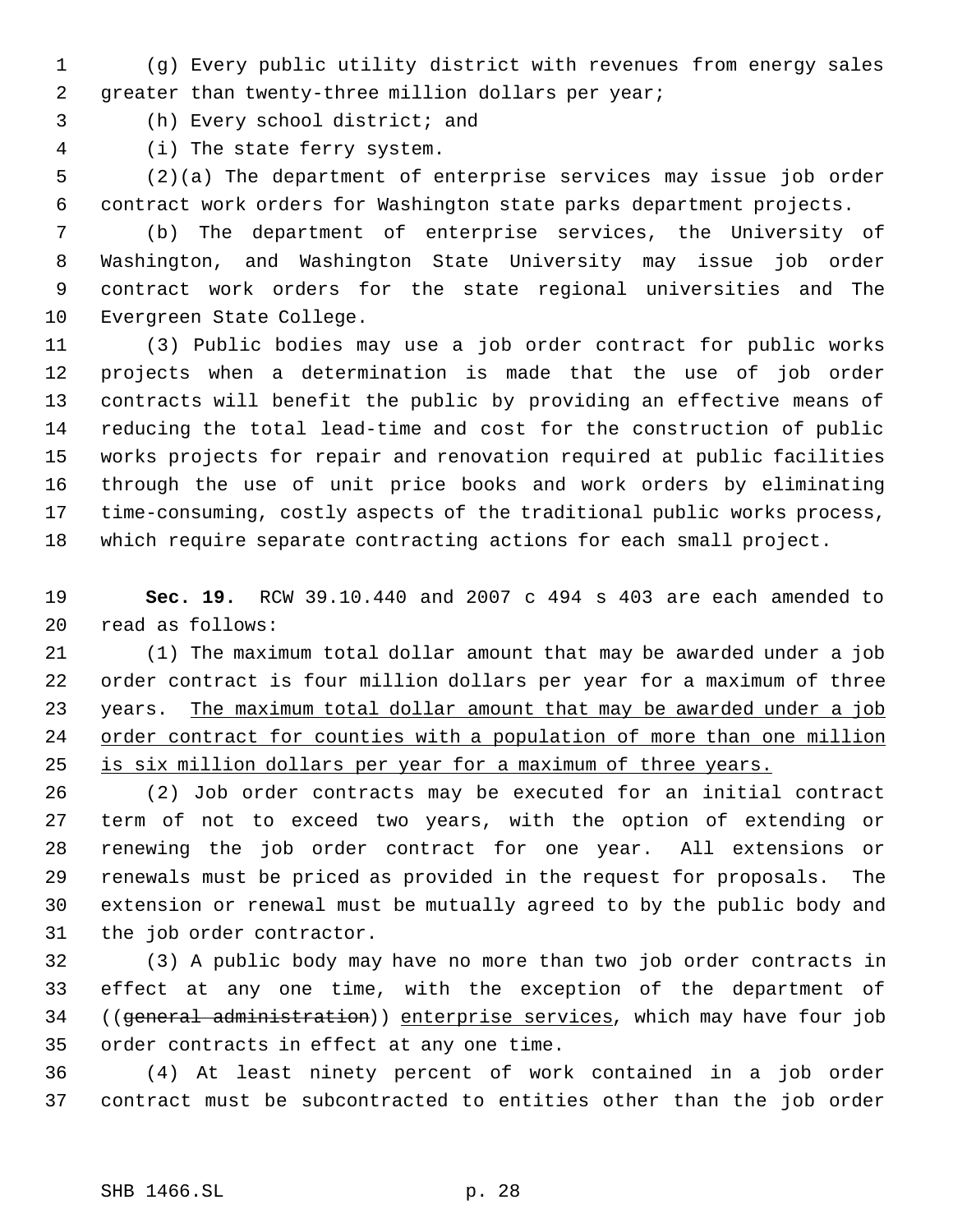contractor. The job order contractor must distribute contracts as equitably as possible among qualified and available subcontractors including minority and woman-owned subcontractors to the extent permitted by law.

 (5) The job order contractor shall publish notification of intent to perform public works projects at the beginning of each contract year in a statewide publication and in a legal newspaper of general circulation in every county in which the public works projects are anticipated.

 (6) Job order contractors shall pay prevailing wages for all work that would otherwise be subject to the requirements of chapter 39.12 RCW. Prevailing wages for all work performed pursuant to each work order must be the rates in effect at the time the individual work order is issued.

 (7) If, in the initial contract term, the public body, at no fault of the job order contractor, fails to issue the minimum amount of work orders stated in the public request for proposals, the public body shall pay the contractor an amount equal to the difference between the minimum work order amount and the actual total of the work orders issued multiplied by an appropriate percentage for overhead and profit contained in the contract award coefficient for services as specified in the request for proposals. This is the contractor's sole remedy.

 (8) All job order contracts awarded under this section must be 24 signed before July 1, ((2013)) 2021; however the job order contract may be extended or renewed as provided for in this section.

 (9) Public bodies may amend job order contracts awarded prior to July 1, 2007, in accordance with this chapter.

 **Sec. 20.** RCW 39.10.490 and 2007 c 494 s 501 are each amended to read as follows:

 The alternative public works contracting procedures authorized under this chapter are limited to public works contracts signed before July 1, ((2013)) 2021. Methods of public works contracting authorized under this chapter shall remain in full force and effect until 34 completion of contracts signed before July 1, ((2013)) 2021.

 **Sec. 21.** RCW 43.131.407 and 2007 c 494 s 506 are each amended to read as follows: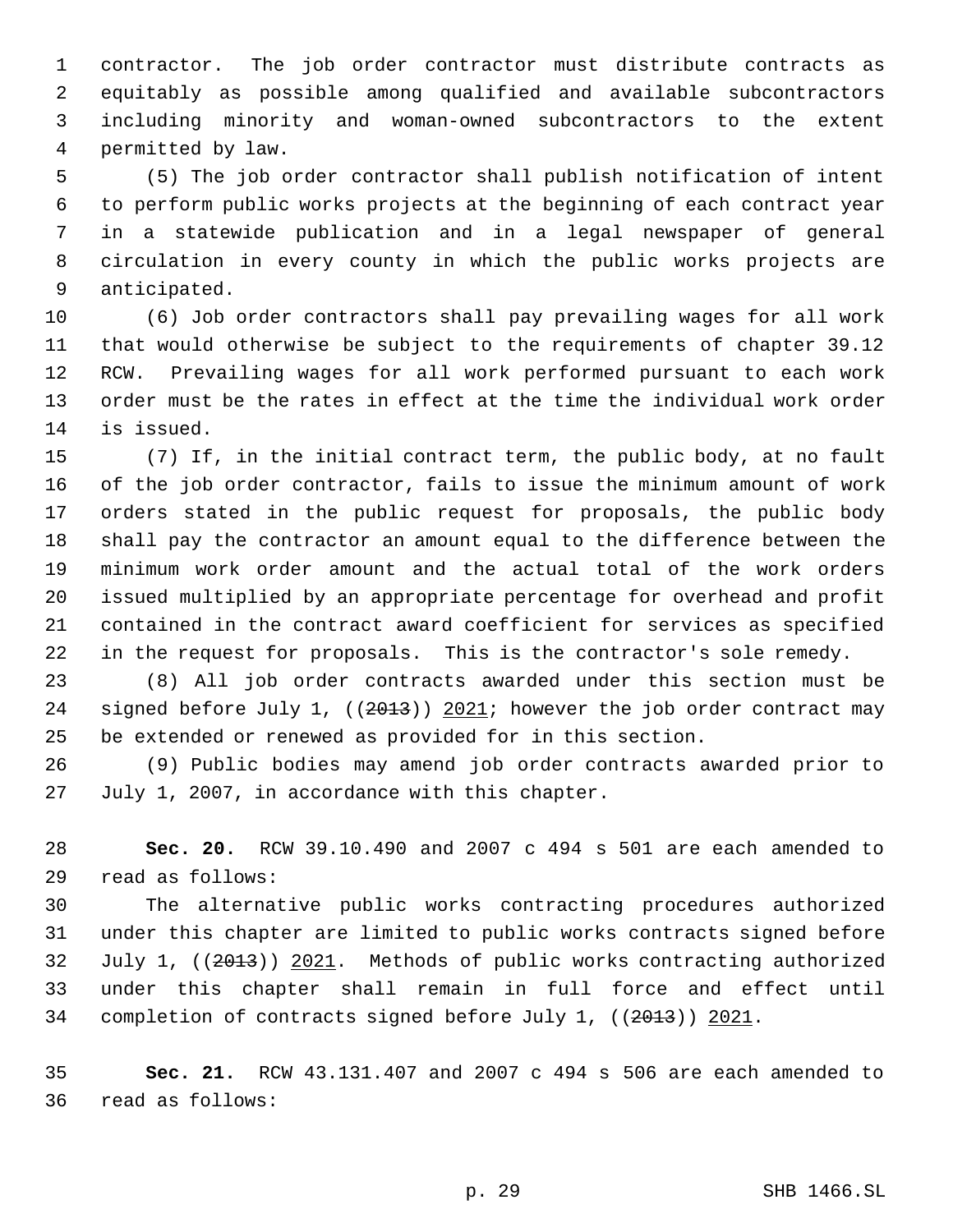1 The alternative (( ${+}$ public<sup>+</sup>)) public works contracting procedures 2 under chapter 39.10 RCW shall be terminated June 30, ((2013)) 2021, as provided in RCW 43.131.408.

 **Sec. 22.** RCW 43.131.408 and 2012 c 102 s 4 are each amended to read as follows: The following acts or parts of acts, as now existing or hereafter 7 amended, are each repealed, effective June 30, ((2014)) 2022: (1) RCW 39.10.200 and 2010 1st sp.s. c 21 s 2, 2007 c 494 s 1, & 1994 c 132 s 1; (2) RCW 39.10.210 and 2013 c ... s 1 (section 1 of this act), 2010 1st sp.s. c 36 s 6014, 2007 c 494 s 101, & 2005 c 469 s 3; 12 (3) RCW 39.10.220 and 2013 c ... s 2 (section 2 of this act), 2007 c 494 s 102, & 2005 c 377 s 1; 14 (4) RCW 39.10.230 and 2013 c ... s 3 (section 3 of this act), 2010 1st sp.s. c 21 s 3, 2009 c 75 s 1, 2007 c 494 s 103, & 2005 c 377 s 2; 16 (5) RCW 39.10.240 and 2013 c ... s 4 (section 4 of this act) & 2007 c 494 s 104; (6) RCW 39.10.250 and 2013 c ... s 5 (section 5 of this act), 2009 c 75 s 2, & 2007 c 494 s 105; 20 (7) RCW 39.10.260 and 2013 c ... s 6 (section 6 of this act) & 2007 c 494 s 106; 22 (8) RCW 39.10.270 and 2013 c ... s 7 (section 7 of this act), 2009 c 75 s 3, & 2007 c 494 s 107; 24 (9) RCW 39.10.280 and 2013 c ... s 8 (section 8 of this act) & 2007 c 494 s 108; (10) RCW 39.10.290 and 2007 c 494 s 109; (11) RCW 39.10.300 and 2013 c ... s 9 (section 9 of this act), 2009 c 75 s 4, & 2007 c 494 s 201; 29 (12) RCW 39.10.320 and 2013 c ... s 10 (section 10 of this act), 2007 c 494 s 203, & 1994 c 132 s 7; (13) RCW 39.10.330 and 2013 c ... s 11 (section 11 of this act), 2009 c 75 s 5, & 2007 c 494 s 204; (14) RCW 39.10.340 and 2013 c ... s 12 (section 12 of this act) & 2007 c 494 s 301; (15) RCW 39.10.350 and 2007 c 494 s 302; (16) RCW 39.10.360 and 2013 c ... s 13 (section 13 of this act), 2009 c 75 s 6, & 2007 c 494 s 303;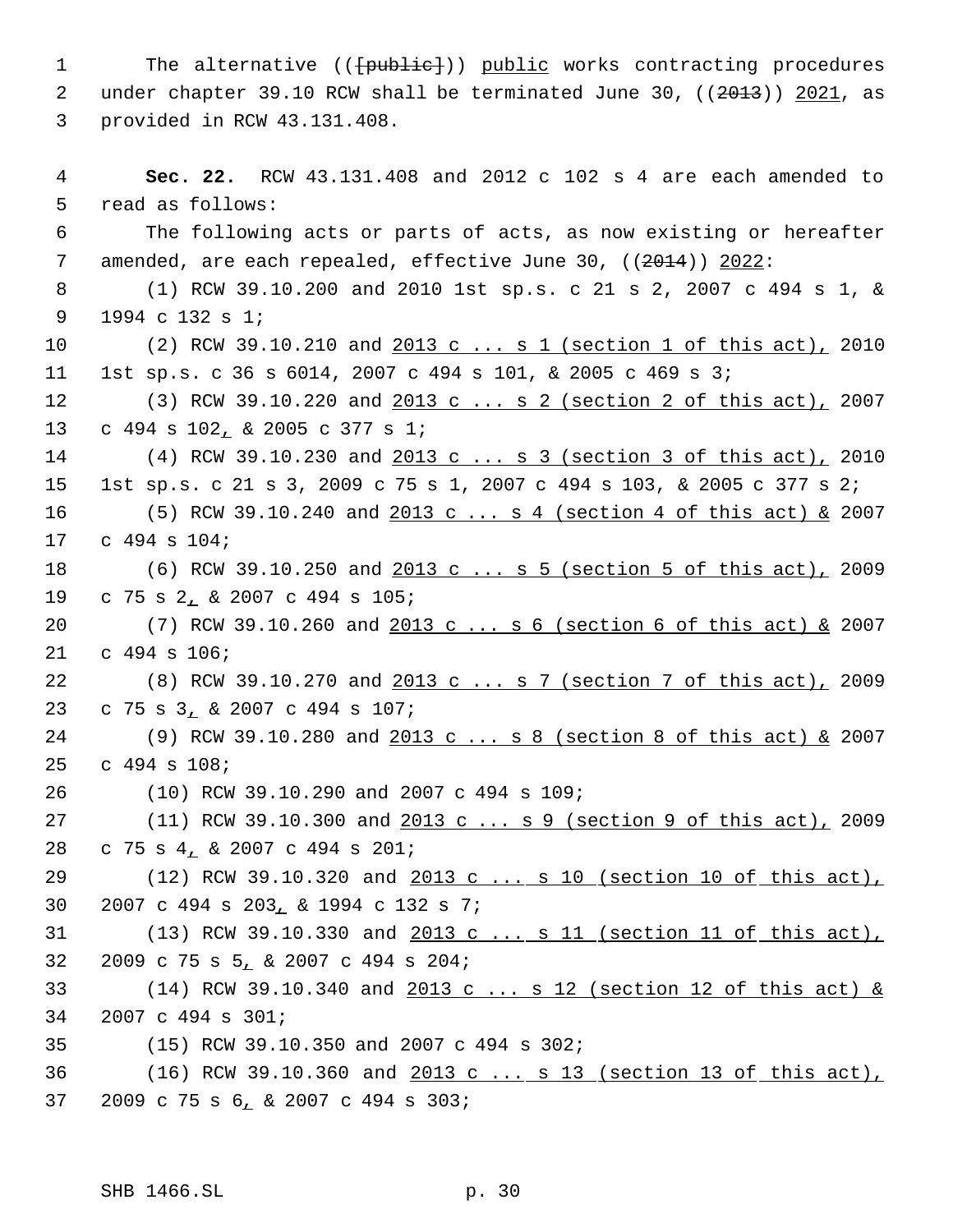```
 1 (17) RCW 39.10.370 and 2007 c 494 s 304;
 2 (18) RCW 39.10.380 and 2013 c ... s 14 (section 14 of this act) &
 3 2007 c 494 s 305;
 4 (19) RCW 39.10.385 and 2013 c ... s 15 (section 15 of this act) &
 5 2010 c 163 s 1;
 6 (20) RCW 39.10.390 and 2013 c ... s 16 (section 16 of this act) &
 7 2007 c 494 s 306;
 8 (21) RCW 39.10.400 and 2013 c ... s 17 (section 17 of this act) &
 9 2007 c 494 s 307;
10 (22) RCW 39.10.410 and 2007 c 494 s 308;
11 (23) RCW 39.10.420 and 2013 c ... s 18 (section 18 of this act),
12 2012 c 102 s 1, 2009 c 75 s 7, 2007 c 494 s 401, & 2003 c 301 s 1;
13 (24) RCW 39.10.430 and 2007 c 494 s 402;
14 (25) RCW 39.10.440 and 2013 c ... s 19 (section 19 of this act) &
15 2007 c 494 s 403;
16 (26) RCW 39.10.450 and 2012 c 102 s 2 & 2007 c 494 s 404;
17 (27) RCW 39.10.460 and 2012 c 102 s 3 & 2007 c 494 s 405;
18 (28) RCW 39.10.470 and 2005 c 274 s 275 & 1994 c 132 s 10;
19 (29) RCW 39.10.480 and 1994 c 132 s 9;
20 (30) RCW 39.10.490 and 2013 c ... s 20 (section 20 of this act),
21 2007 c 494 s 501, & 2001 c 328 s 5;
22 (31) ((RCW 39.10.500 and 2007 c 494 s 502;
23 (32) RCW 39.10.510 and 2007 c 494 s 503;
24 (33)) RCW 39.10.900 and 1994 c 132 s 13;
25 ((\frac{34}{34})) (32) RCW 39.10.901 and 1994 c 132 s 14;
26 ((\left(\frac{35}{3}\right)) (33) RCW 39.10.903 and 2007 c 494 s 510;
27 ((\frac{36}{36})) (34) RCW 39.10.904 and 2007 c 494 s 512; and
28 ((\left(\frac{37}{1}\right)) (35) RCW 39.10.905 and 2007 c 494 s 513.
29 NEW SECTION. Sec. 23. The following acts or parts of acts are
30 each repealed:
31 (1) RCW 39.10.500 (Exemptions) and 2007 c 494 s 502; and
32 (2) RCW 39.10.510 (Previously advertised projects) and 2007 c 494
33 s 503.
34 NEW SECTION. Sec. 24. A new section is added to chapter 43.131
35 RCW to read as follows:
36 (1) If the sunset review process in RCW 43.131.010 through
```